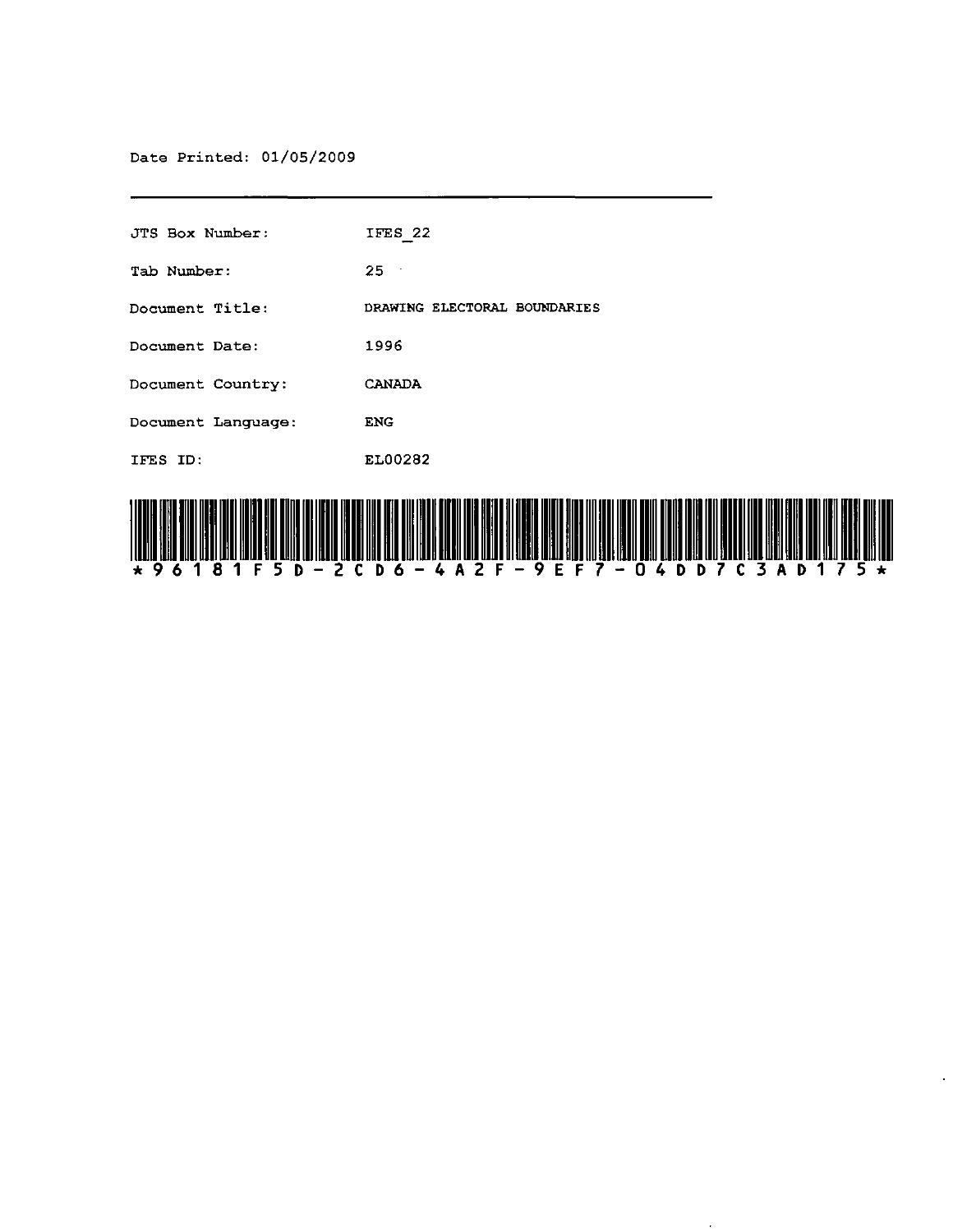

Third Annual Trilateral Conference on Electoral Systems • Washington, DC · May 8-10, 1996

#### **Drawing Electoral Boundaries**

*General Methods and Computer Applications* 

Presented by

Carol Lesage

Assistant Director of Operations RETURN TO RESOURCE CENTER INTERNATIONAL FOUNDATION FOR ElECTORAL SYSTEMS 1101 15th STREET, NW 3rd FLOOR WASHiNGTON, DC 20005

1101 15th Street, N.W., Third Floor, Washington, D.C. 20005

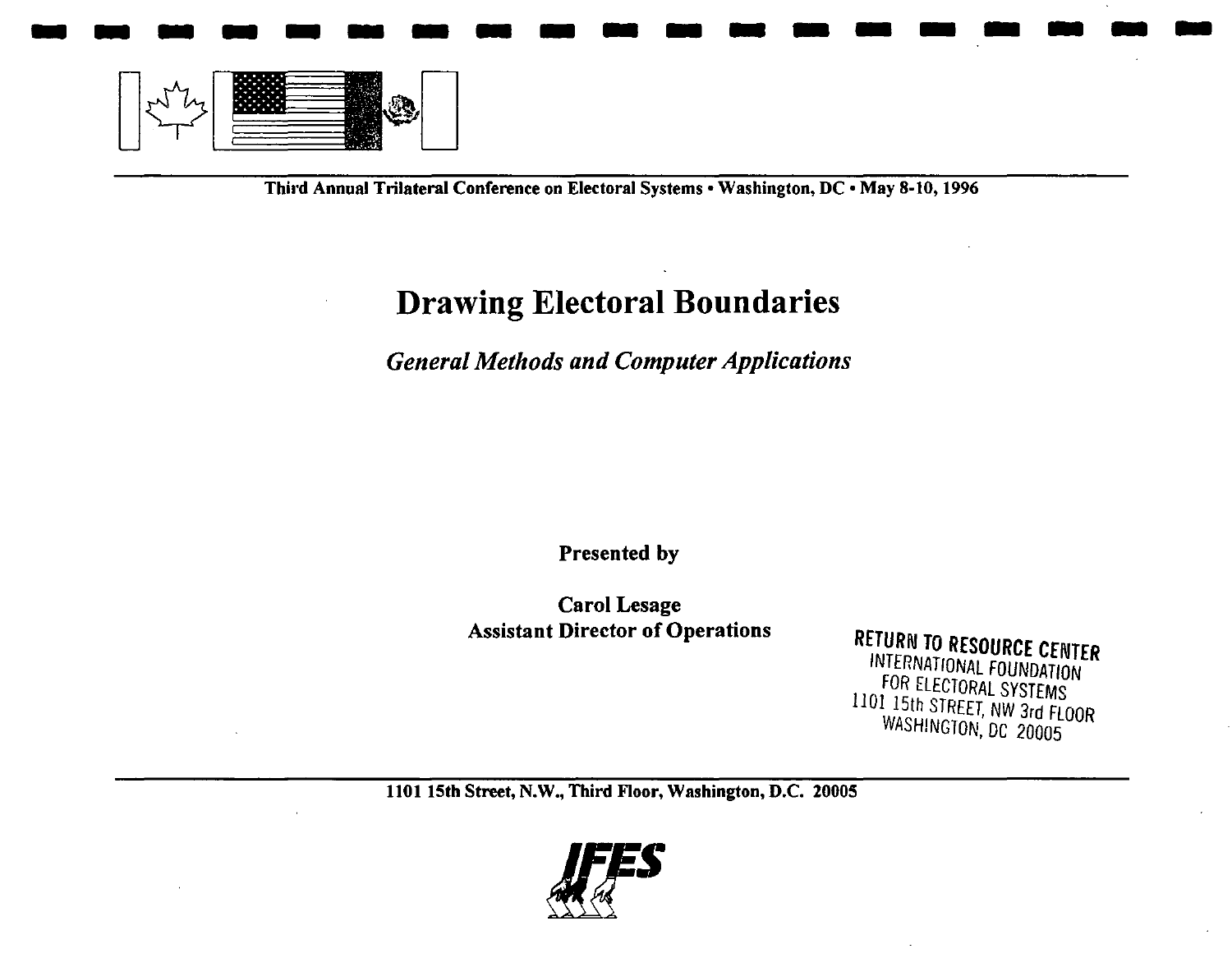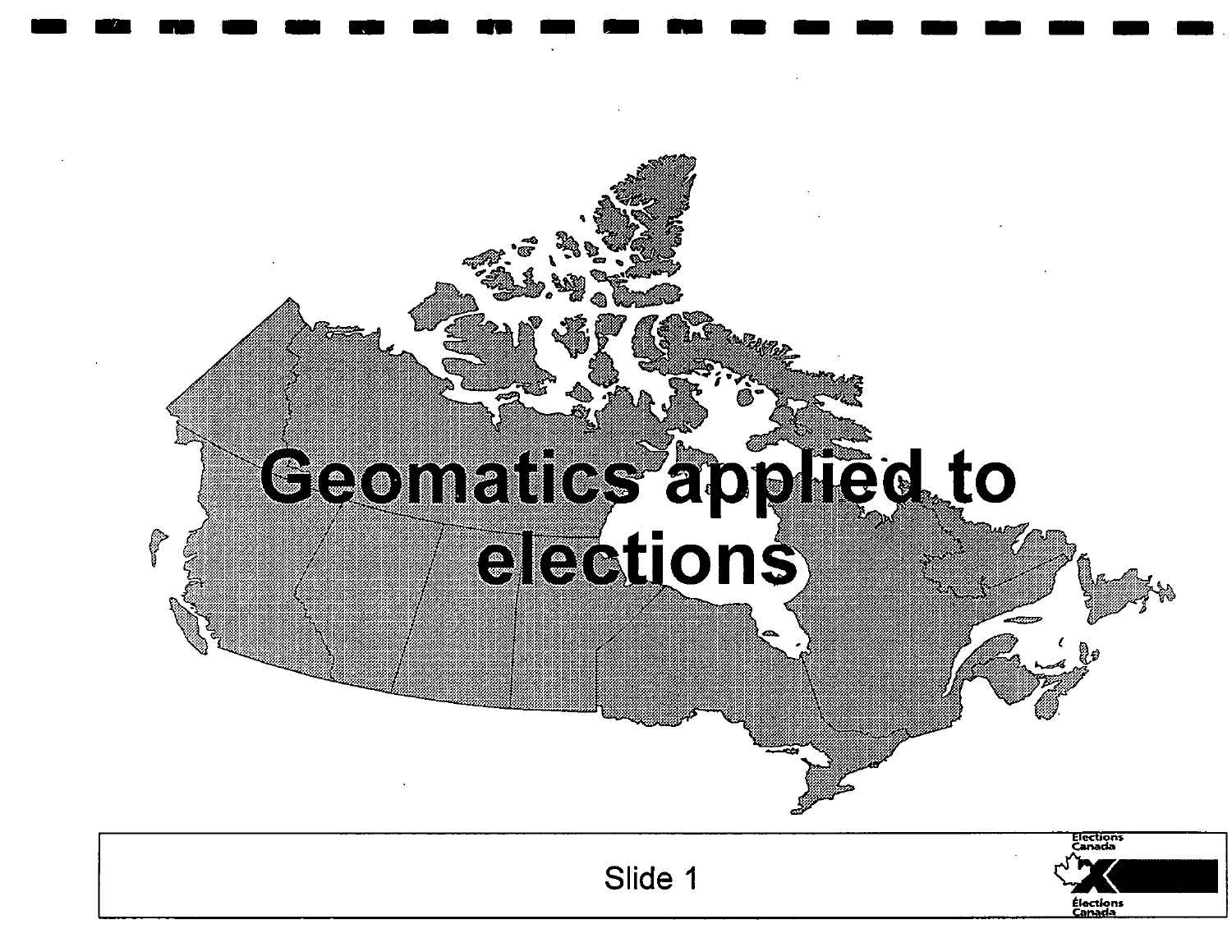## **The experience of Elections Canada**

**-------------------**

#### What is geomatics? equipment, software, procedures

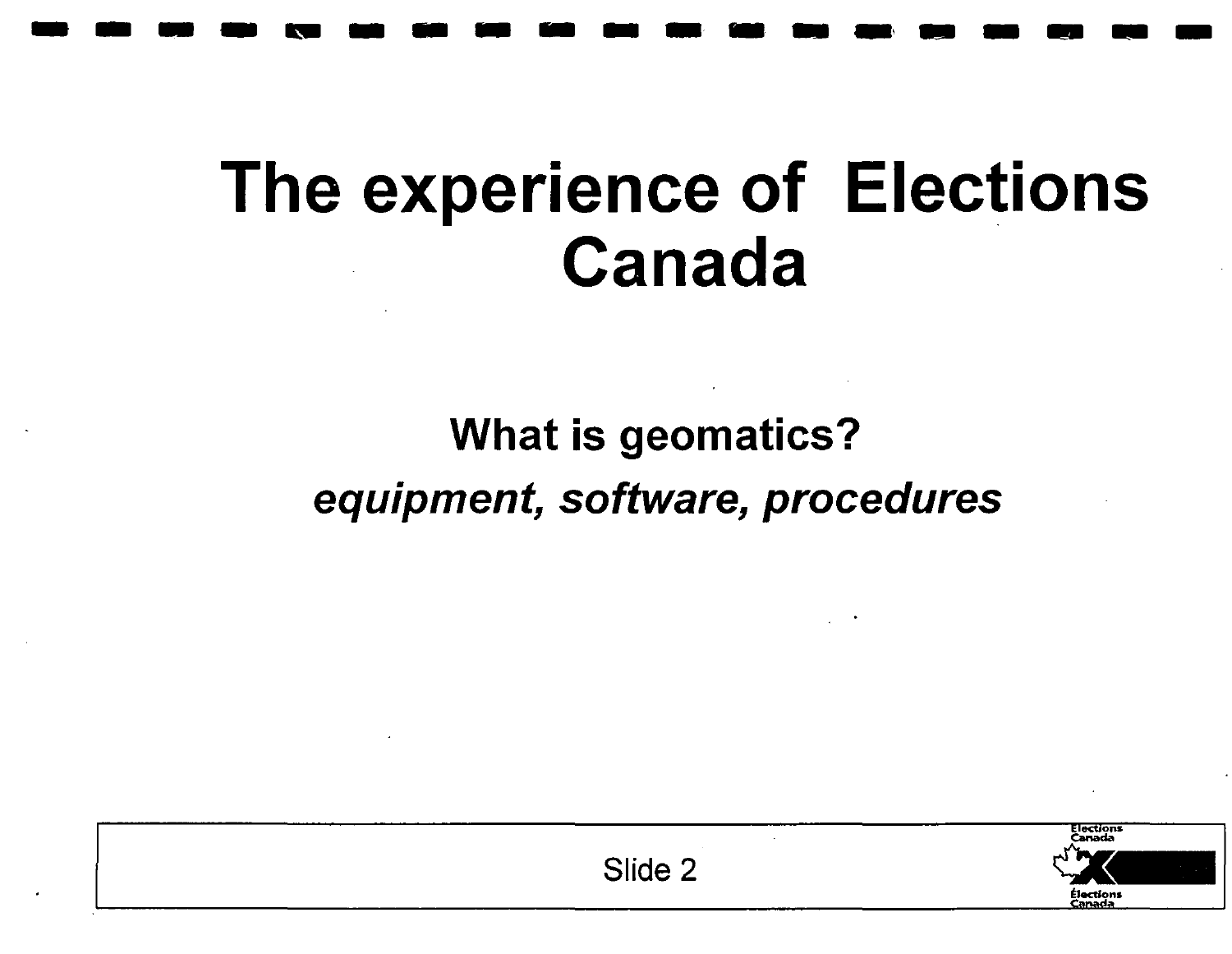

**-------------------**



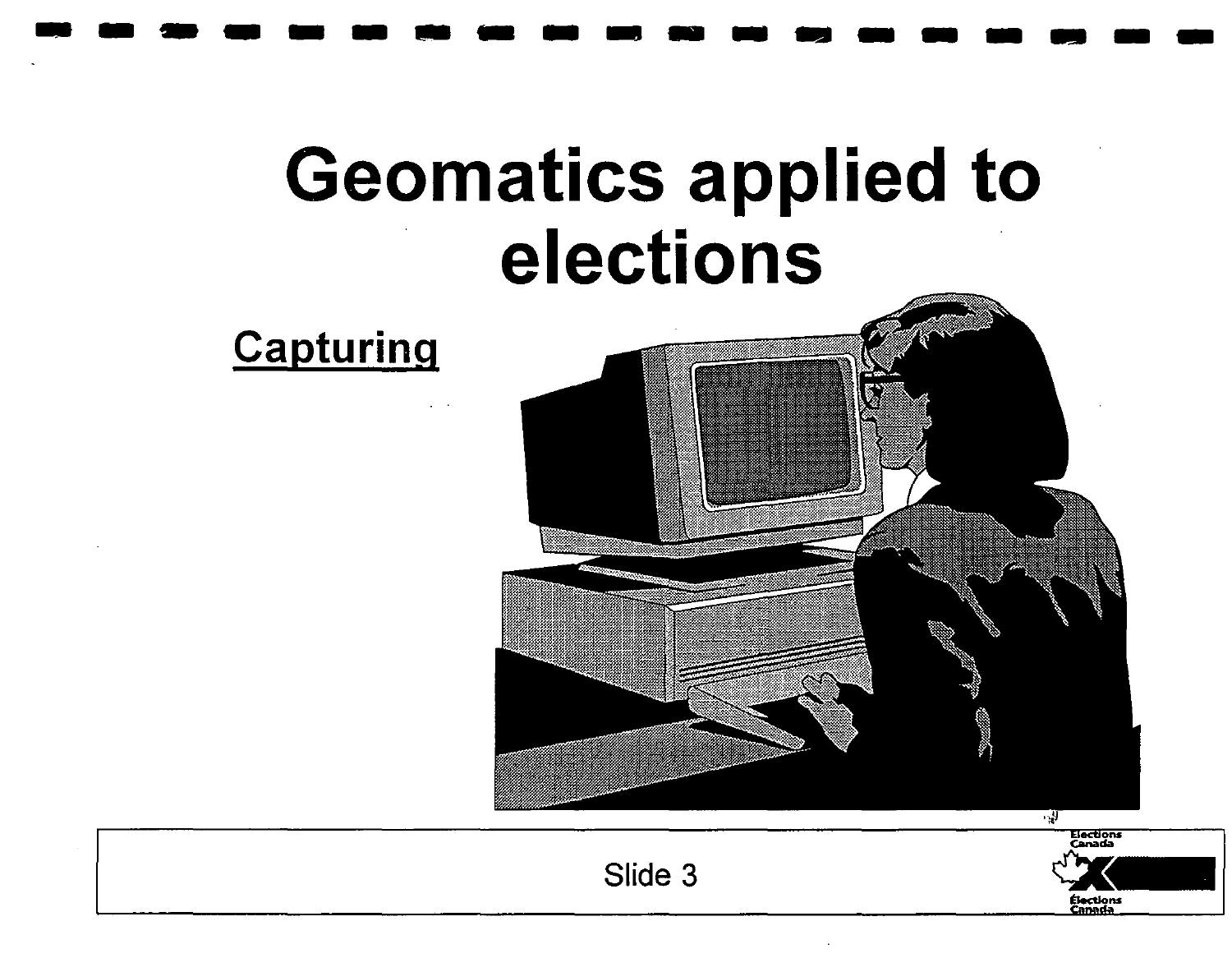**----- ... -----------.-**

Managing

## **Geomatics applied to elections'**



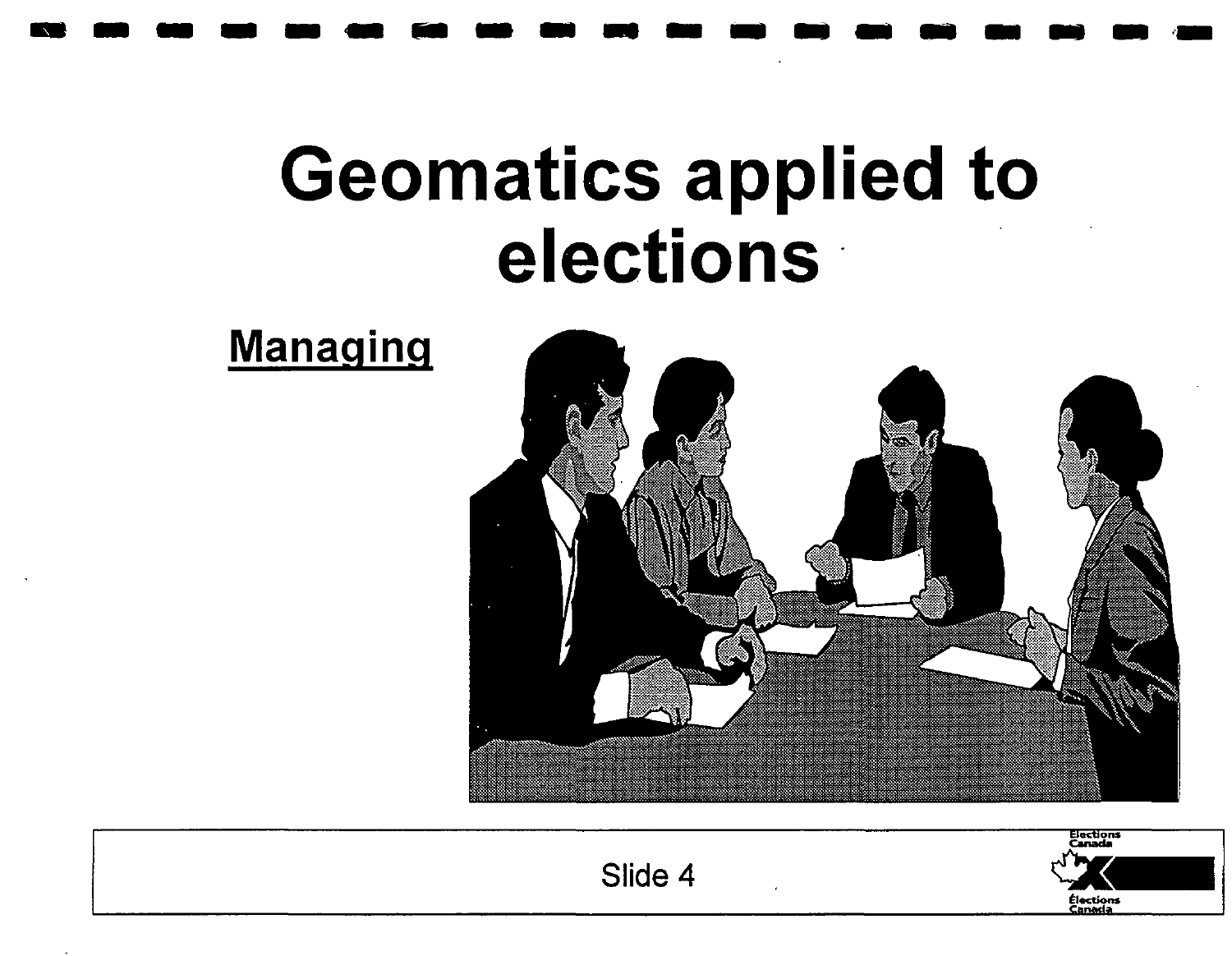## Geomatics applied to elections

----------.--.-----.--







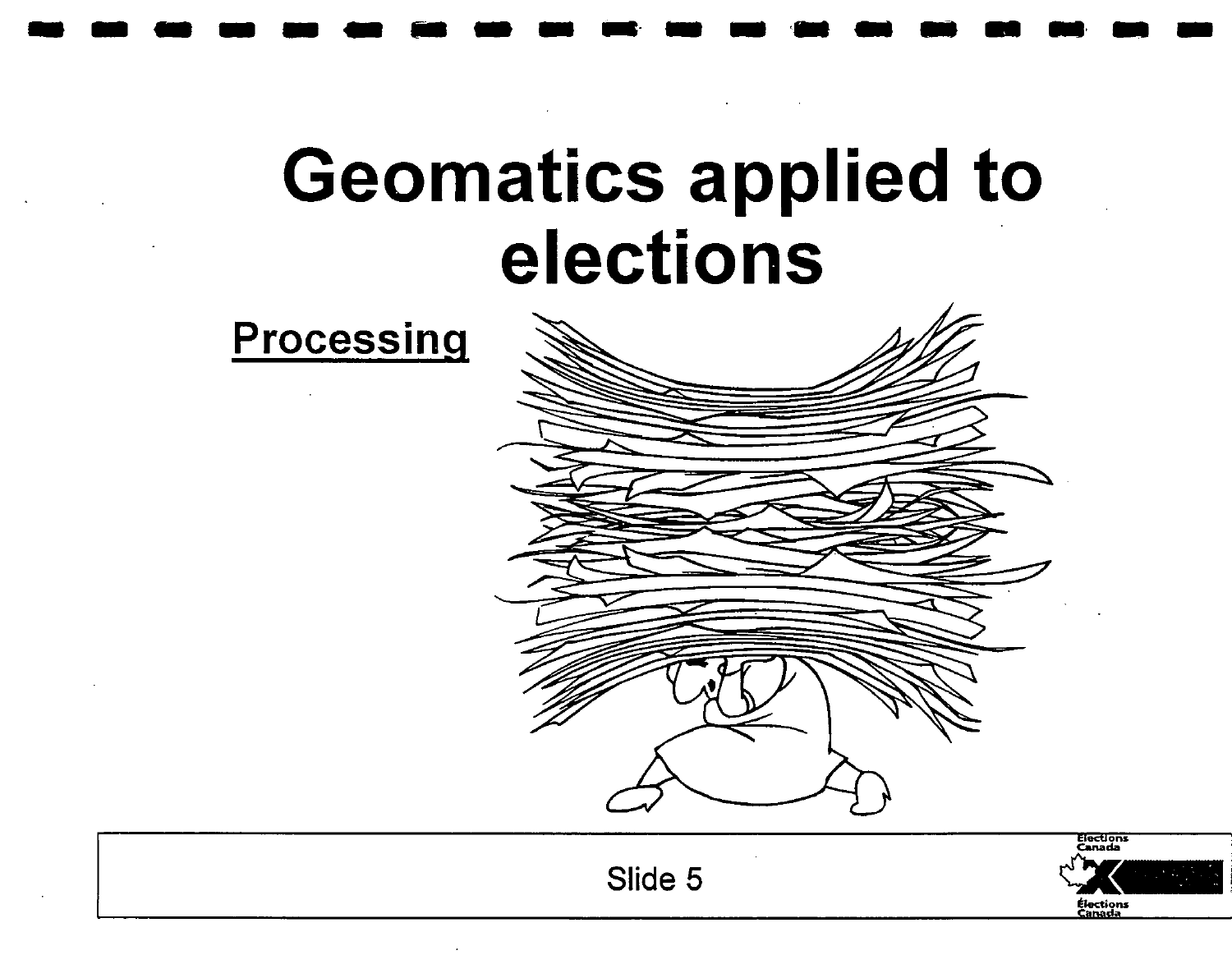## **Geomatics applied to** elections

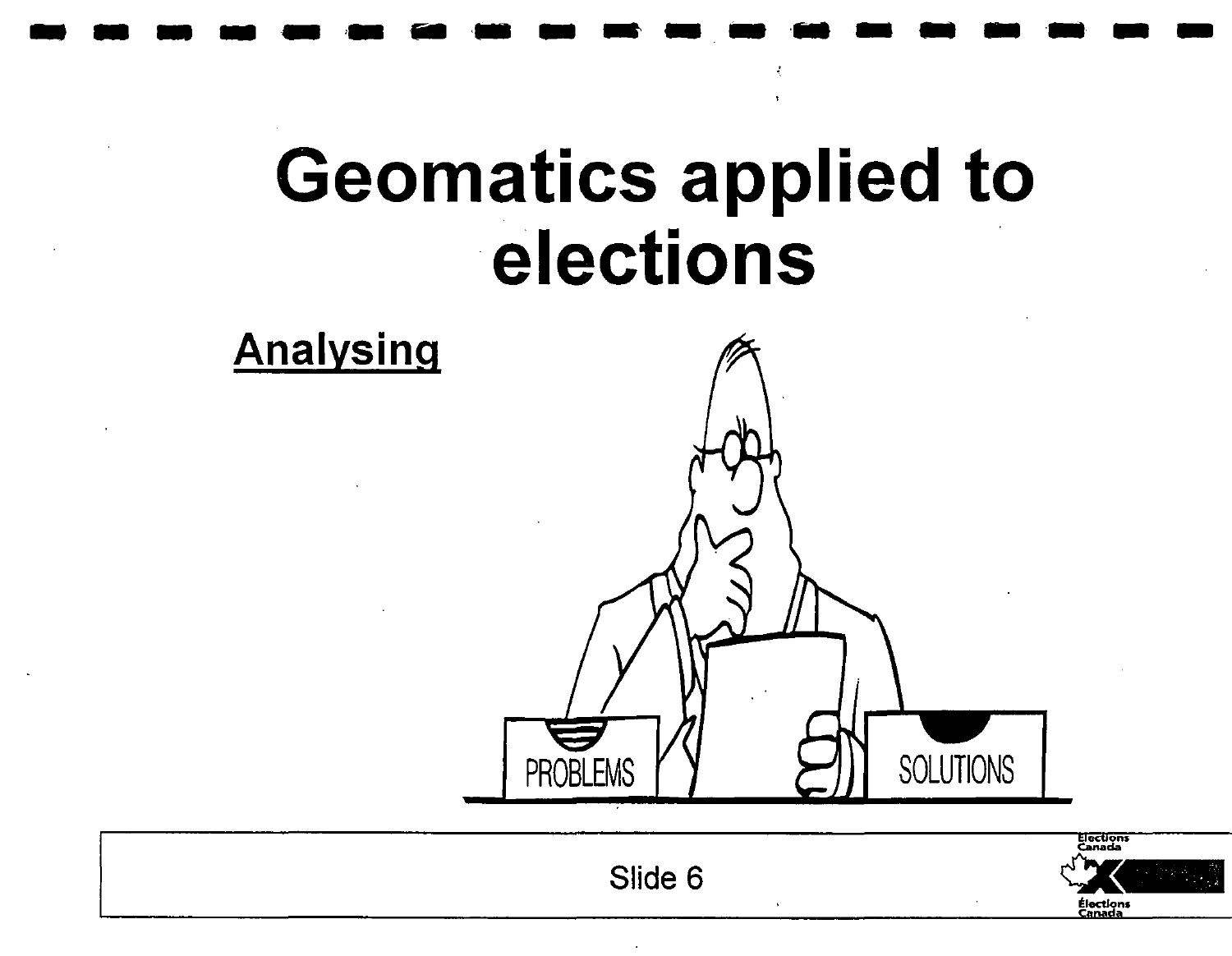## **Geomatics applied to elections**

**-------------------**



**Illustrating** 





Slide 7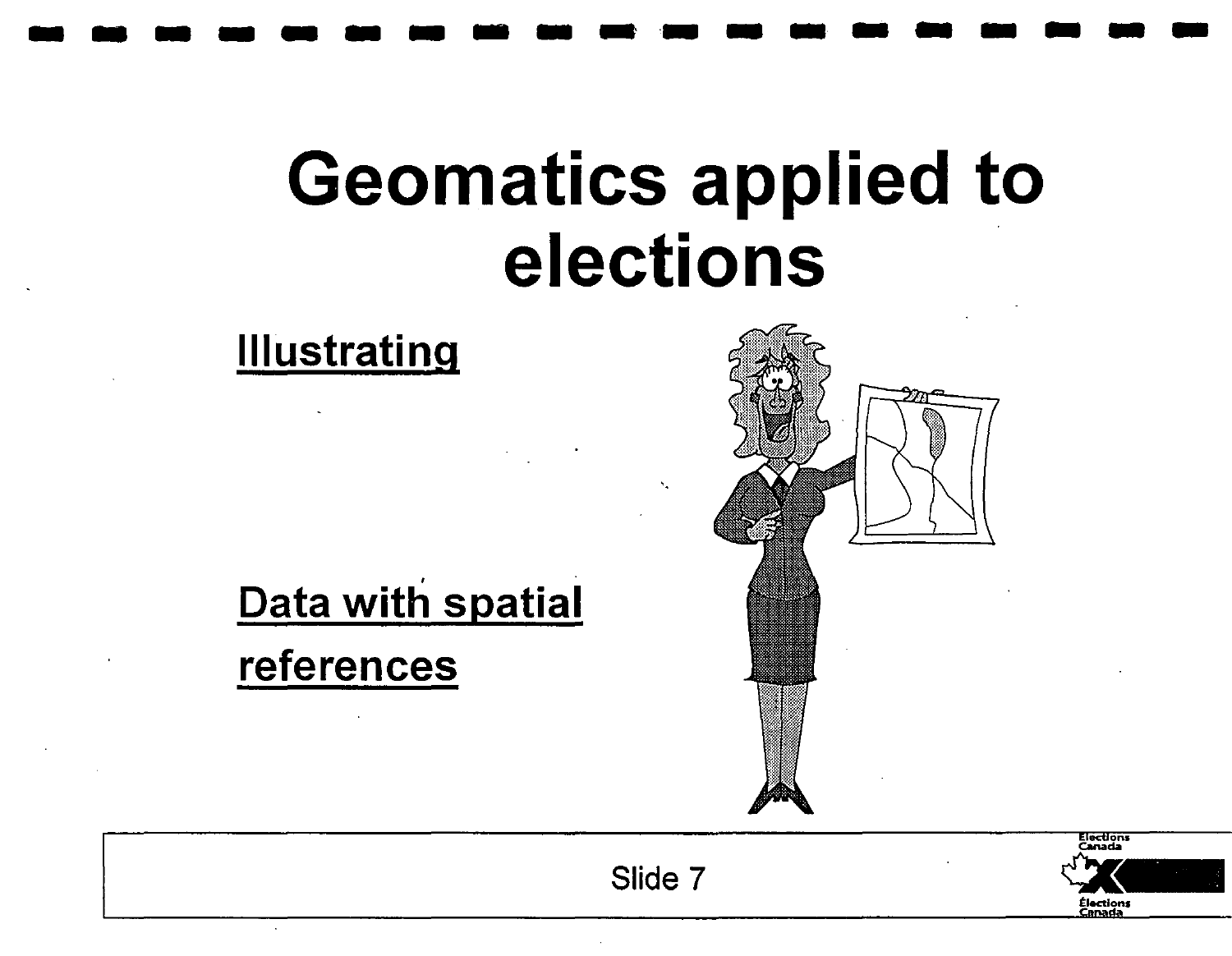## Use of geomatics at Elections Canada

**-------------------**

Electoral district boundaries readjustment

Electoral process: establishment of polling divisions

Register of electors



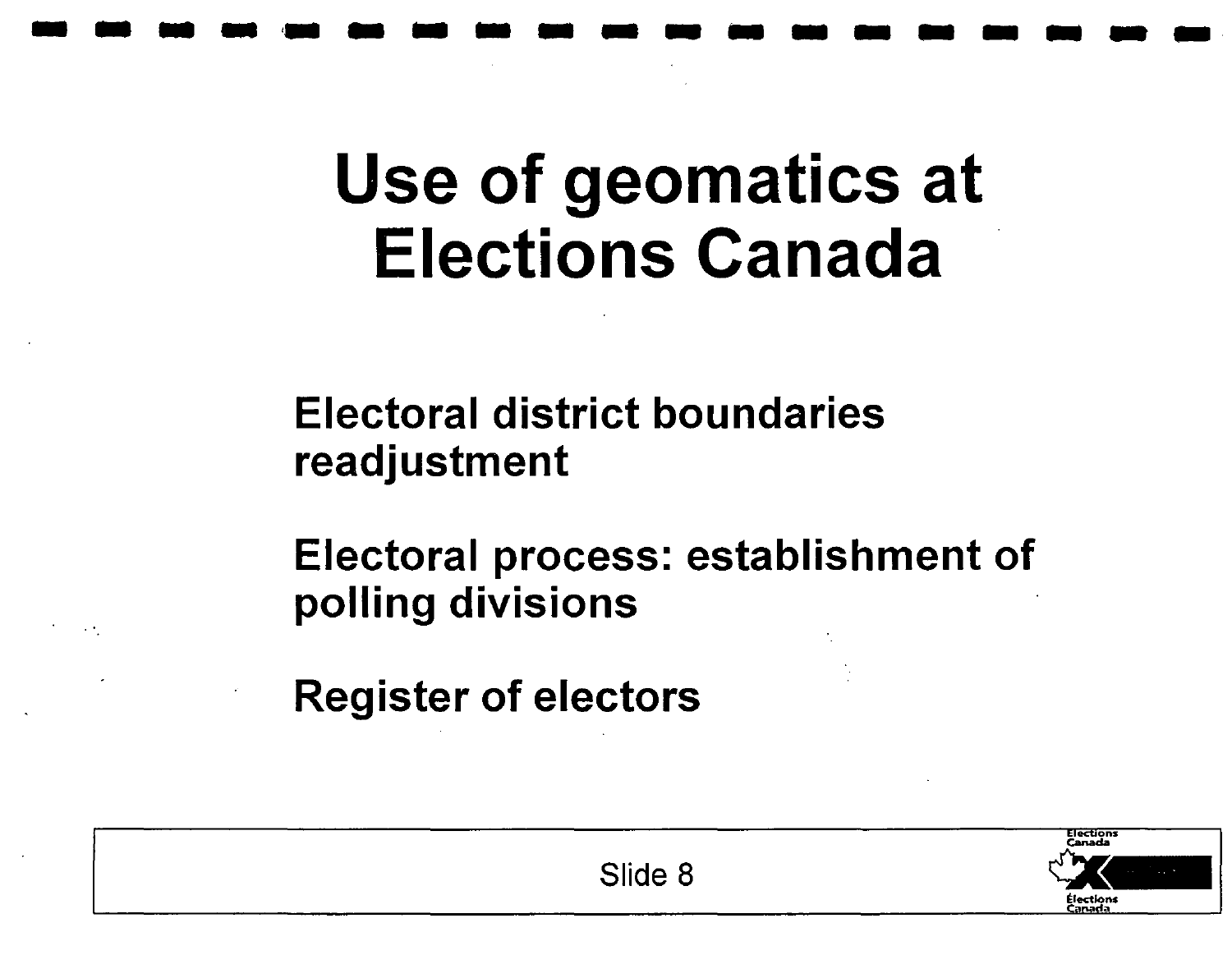# **Geomatics applied to elections**

**-------------------**

First usual application  $=$  cartography

First application at Elections Canada:

electoral district boundaries readjustment

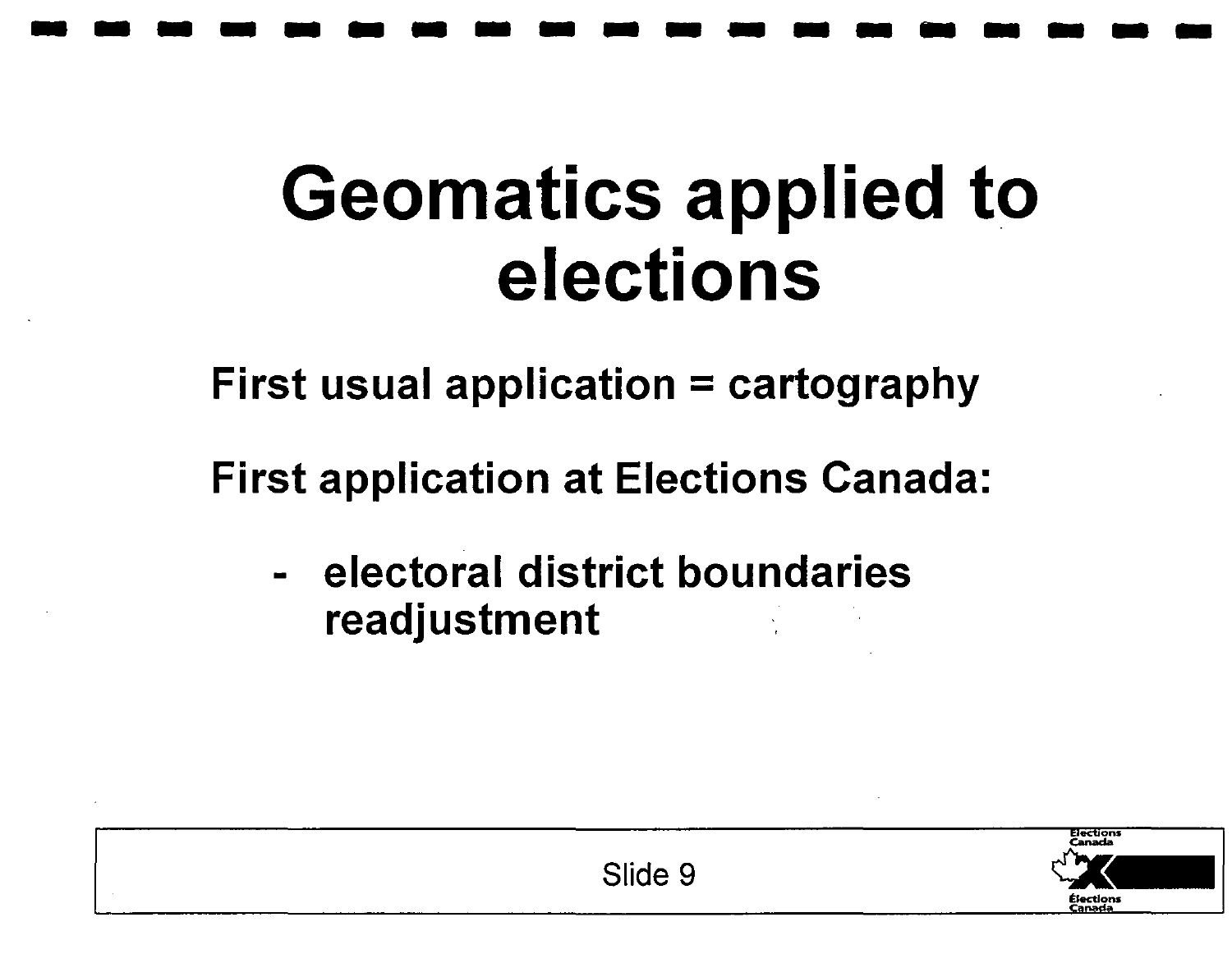## **Electoral Boundaries Readjustment**

**-------------------**

**Every 10 years** 

**Based on population** 

**Electoral Boundaries commissions: - free from all political interference** 

- 
- **- consisting: one judge two commissioners**



" ,'I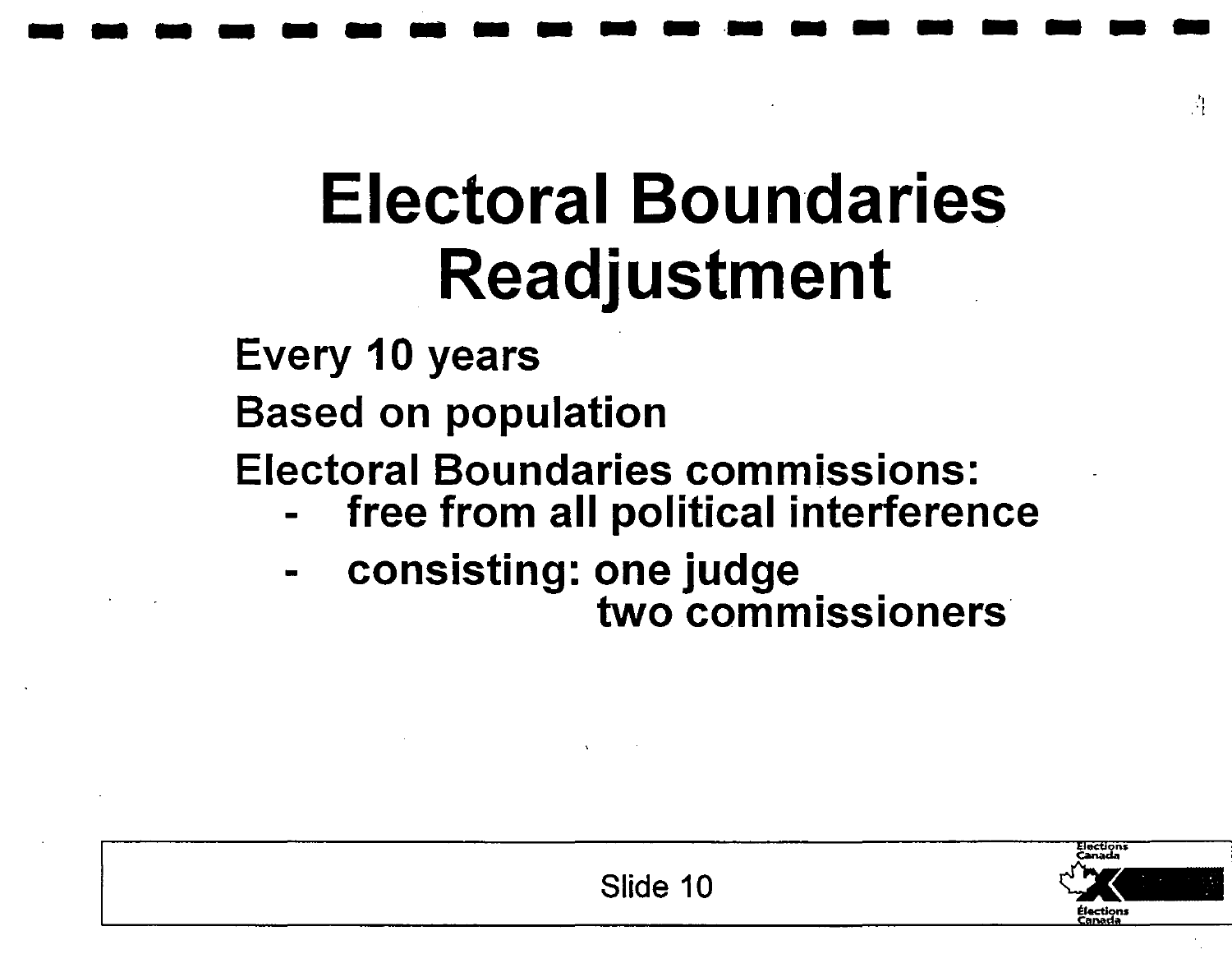## **Electoral Boundaries Readjustment.**

**-------------------**

**Role of Elections Canada** 

- **- professional and technical:**  human resources, advice
- **- administrative:** offices, supplies, equipment
- **- financial:** amounts of expenses taxed by the CEO

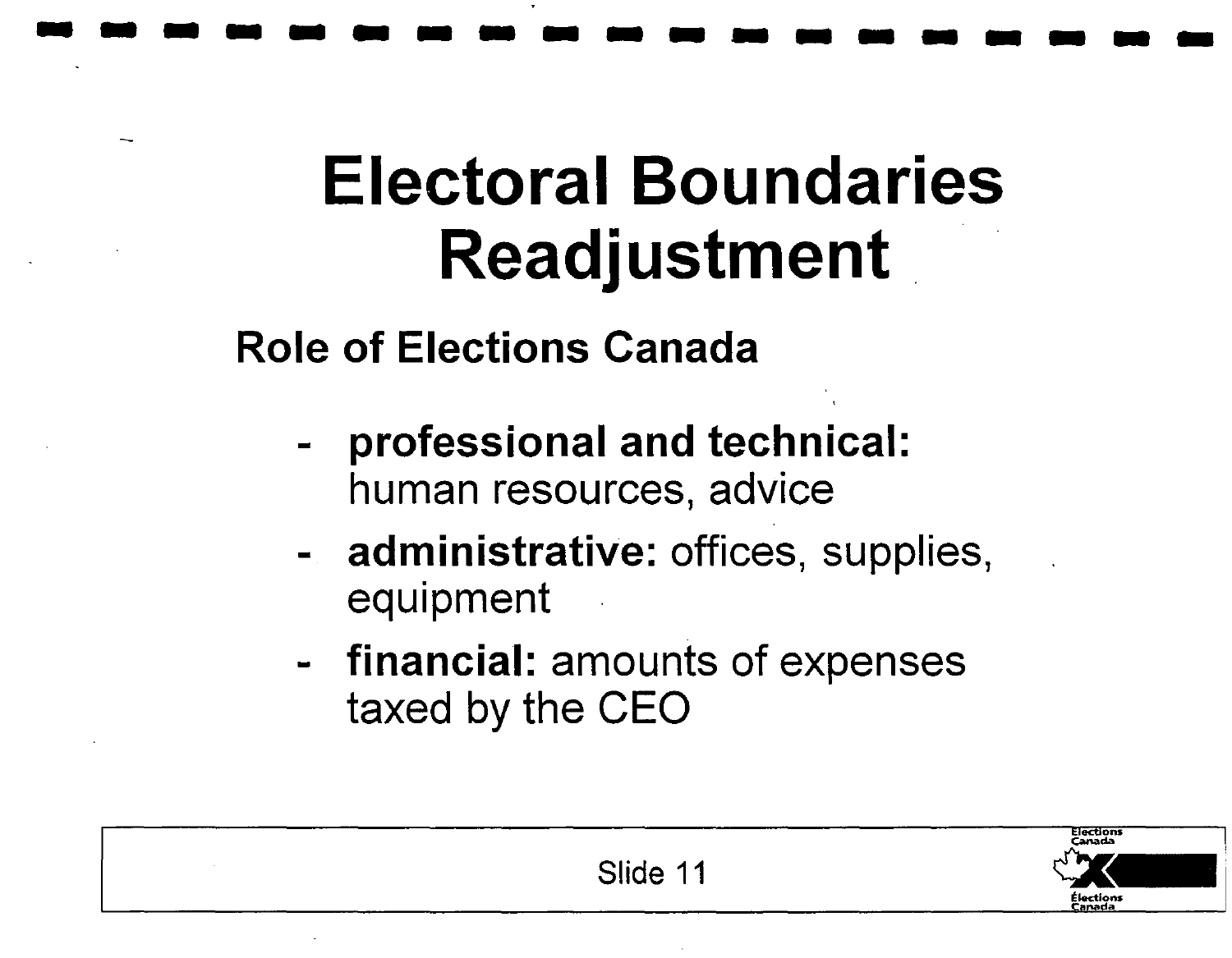## **Electoral Boundaries Readjustment**

**-------------------**

**Scenario selected - public hearings** 

#### **Digital cartography**

- **- advertisement: maps showing boundaries** .
- **- electoral maps: final report of the**  • • **commissions**



 $\mathbf{r}$ , ...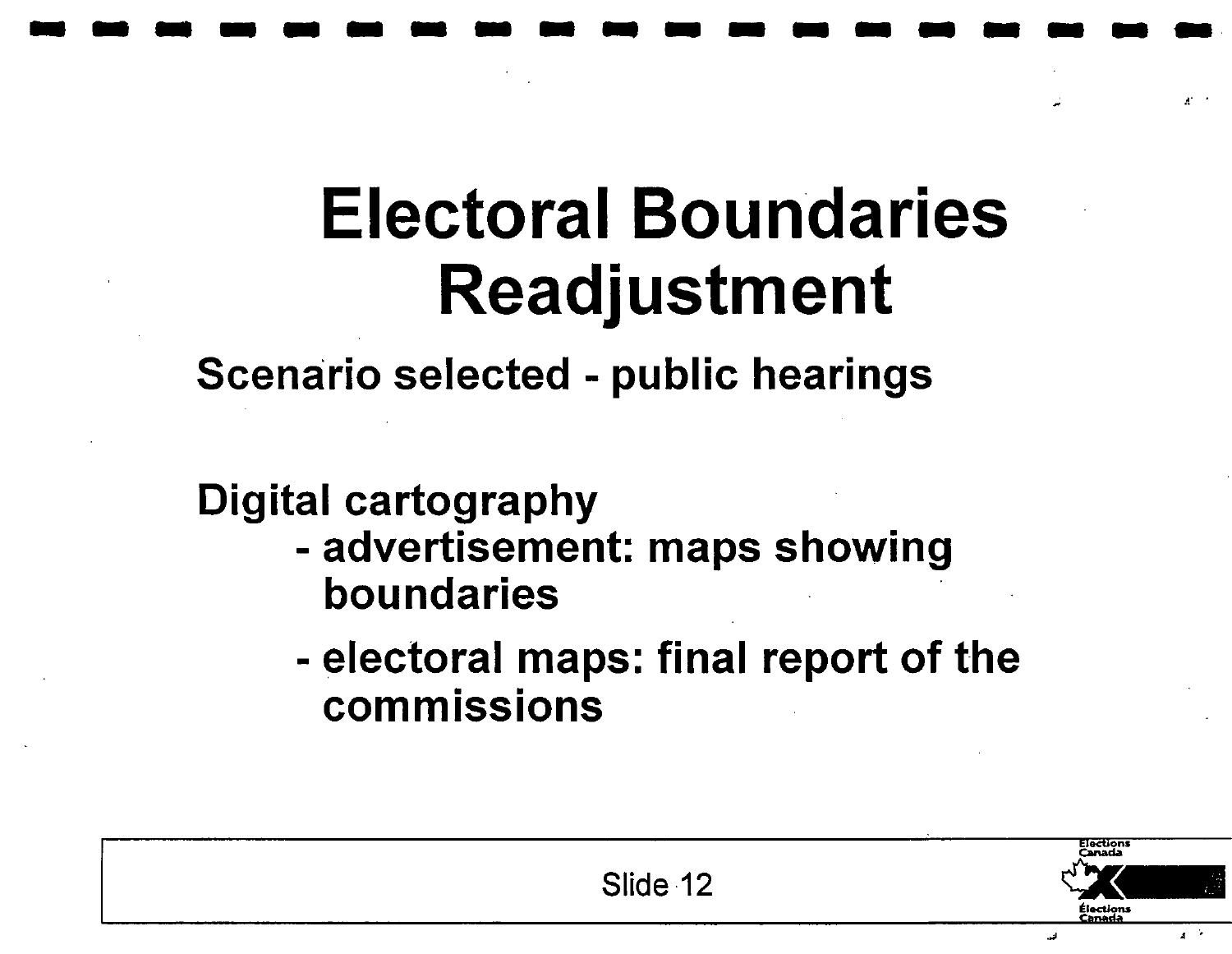# **-------------------**

## **Digital Cartography·**

**Advantages** 

**Product flexibility: publicity** 



 $\mathbf{H}$ 

Slide 13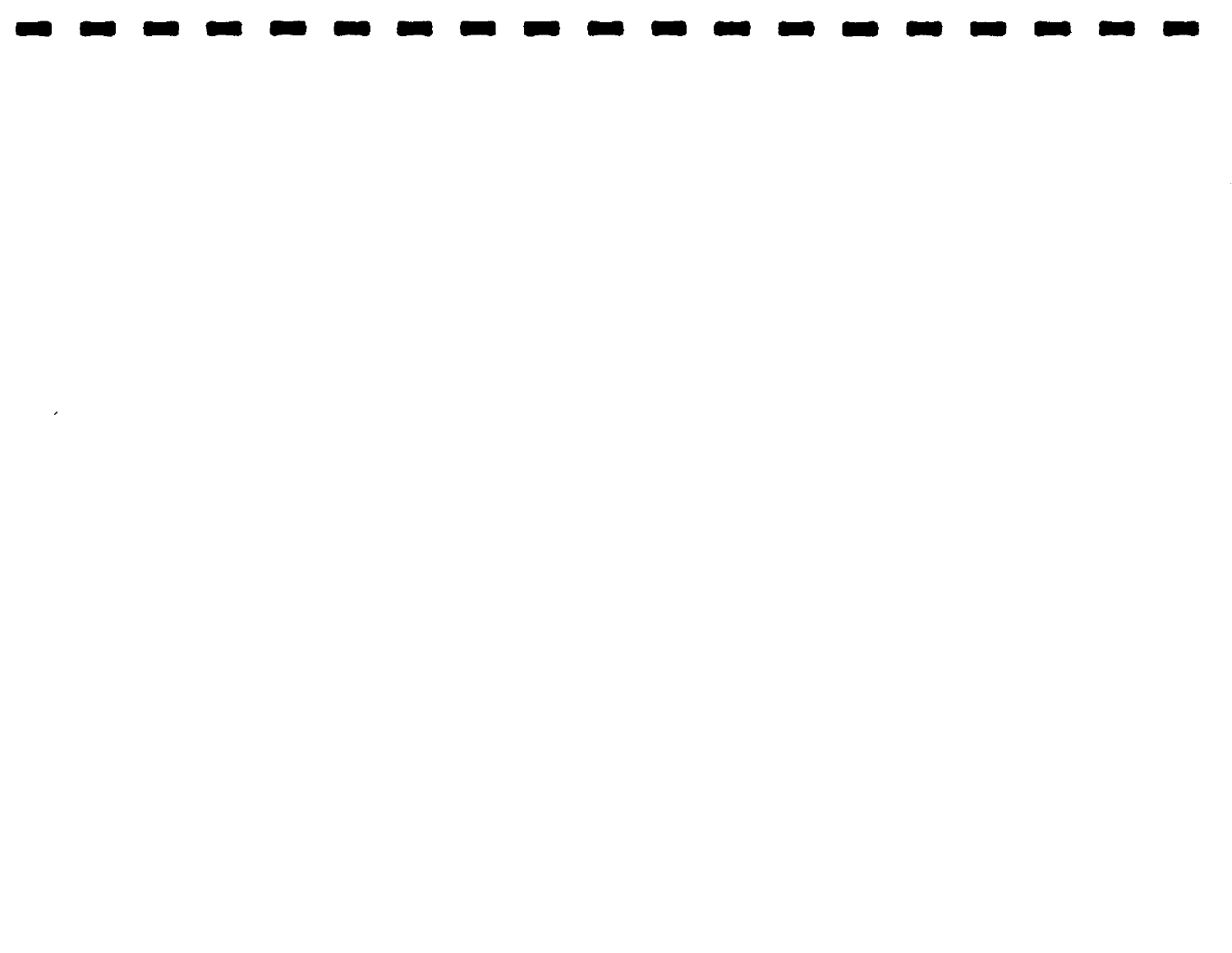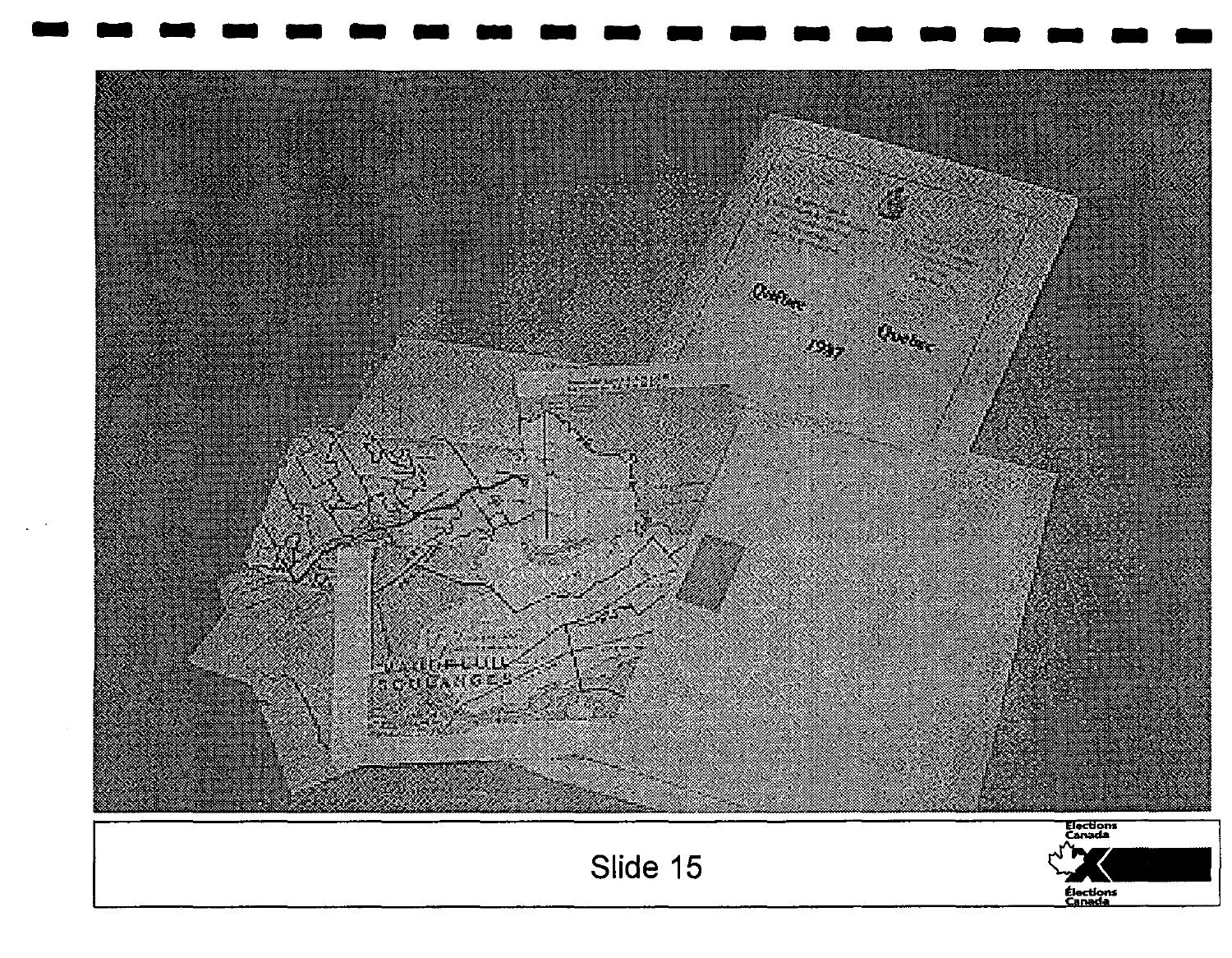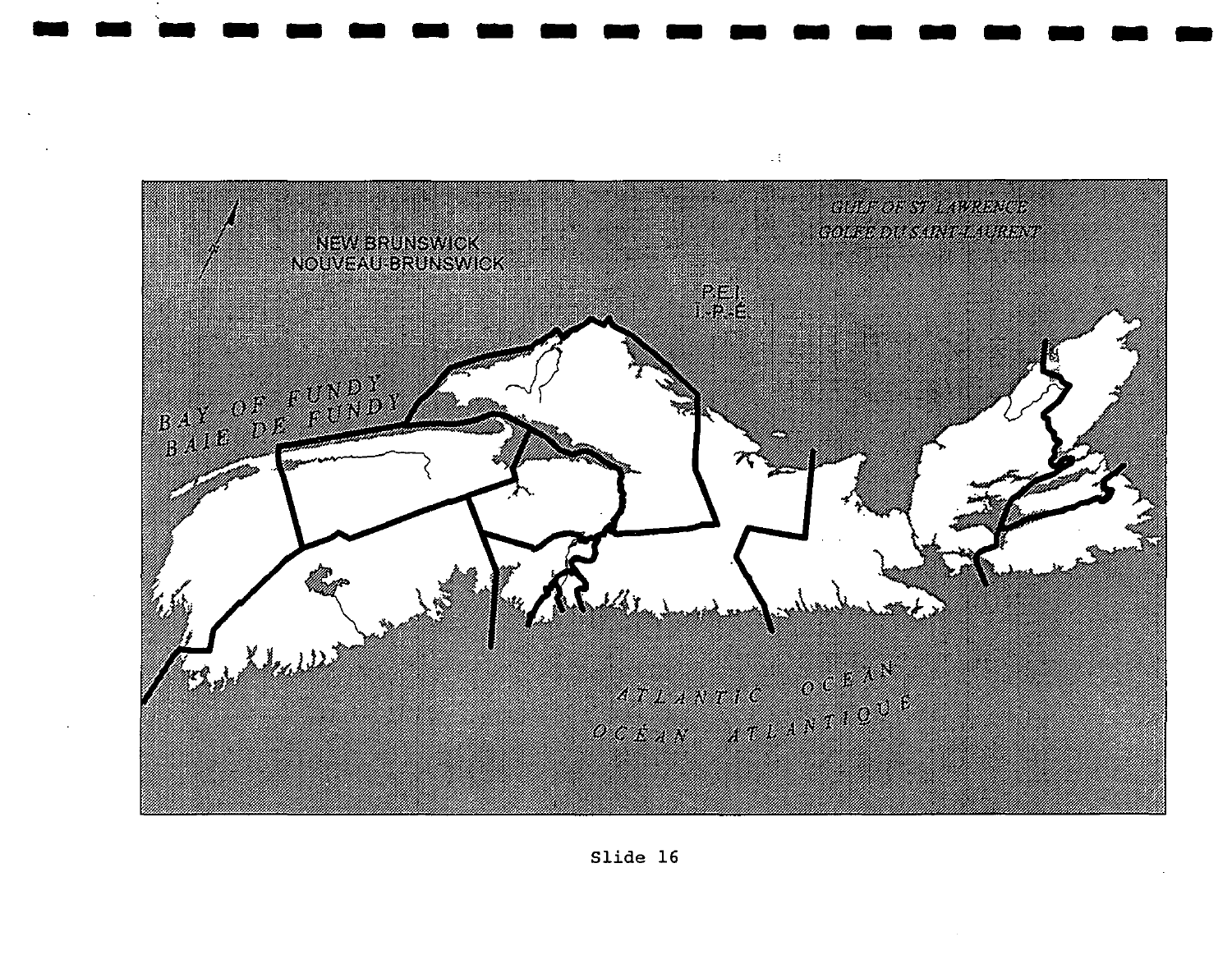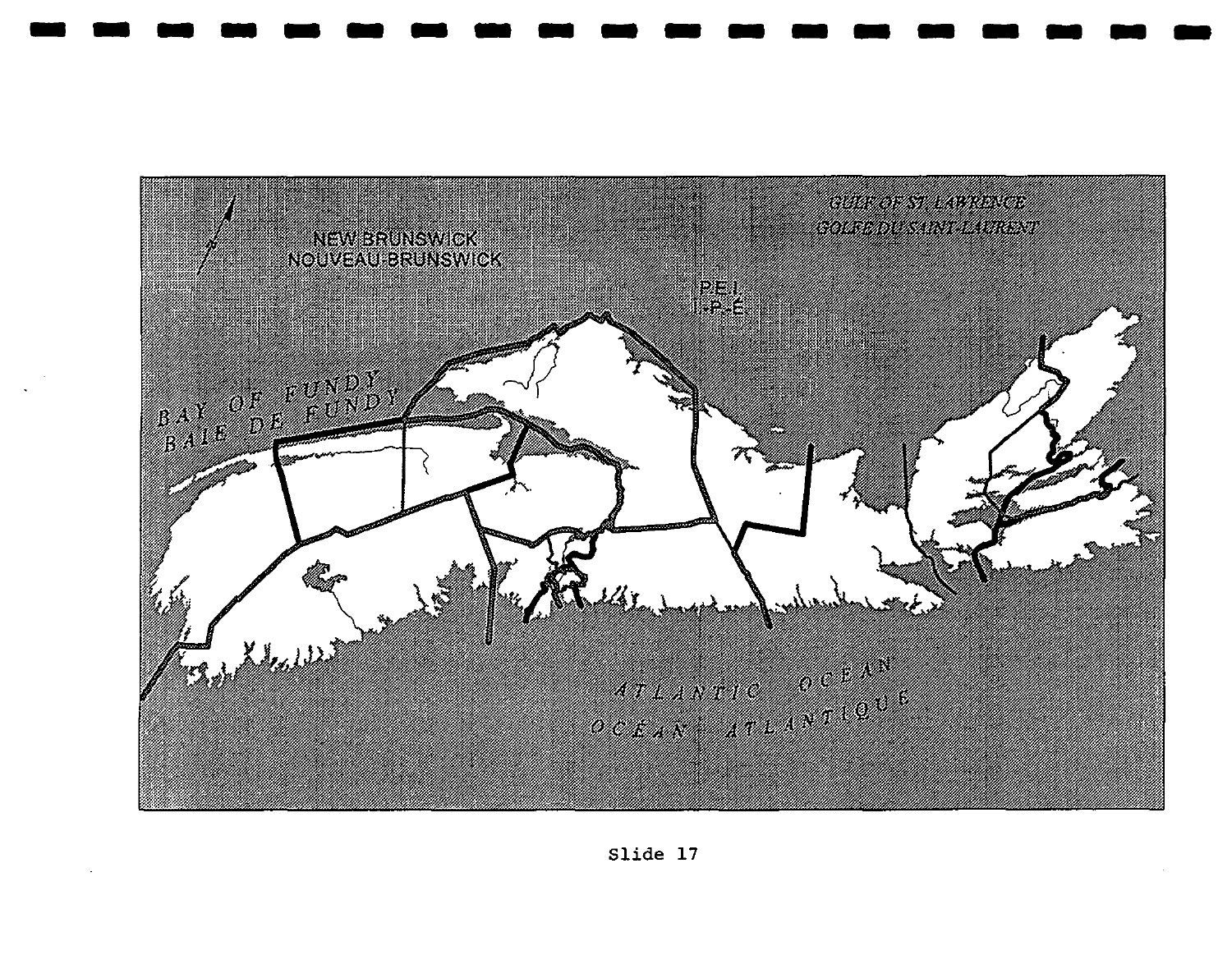## **Electoral Boundaries** <sup>~</sup> **Readjustment**

**-------------------**

Advantages of digital cartography

tight deadlines: rapid production of high quality maps



 $\rightarrow$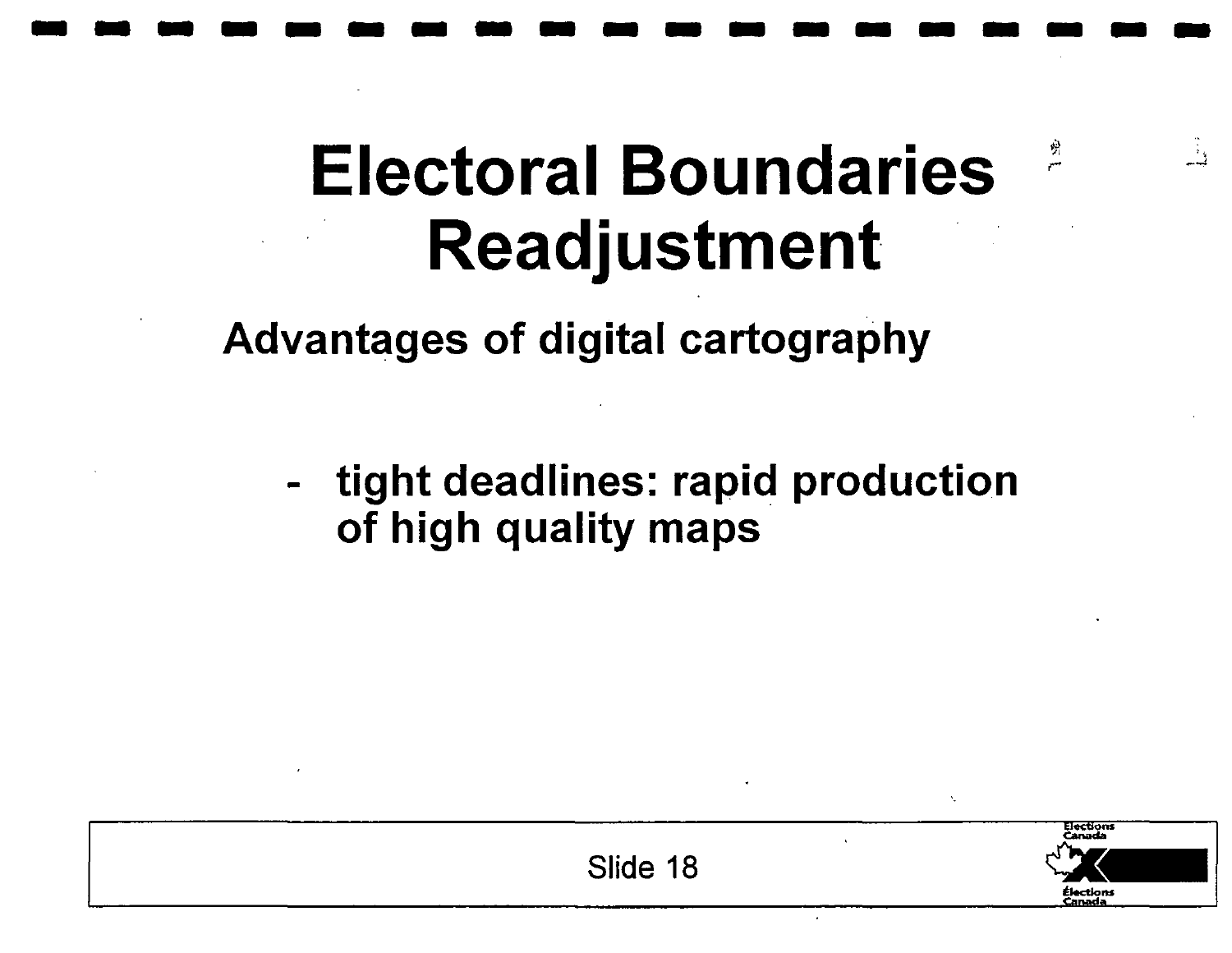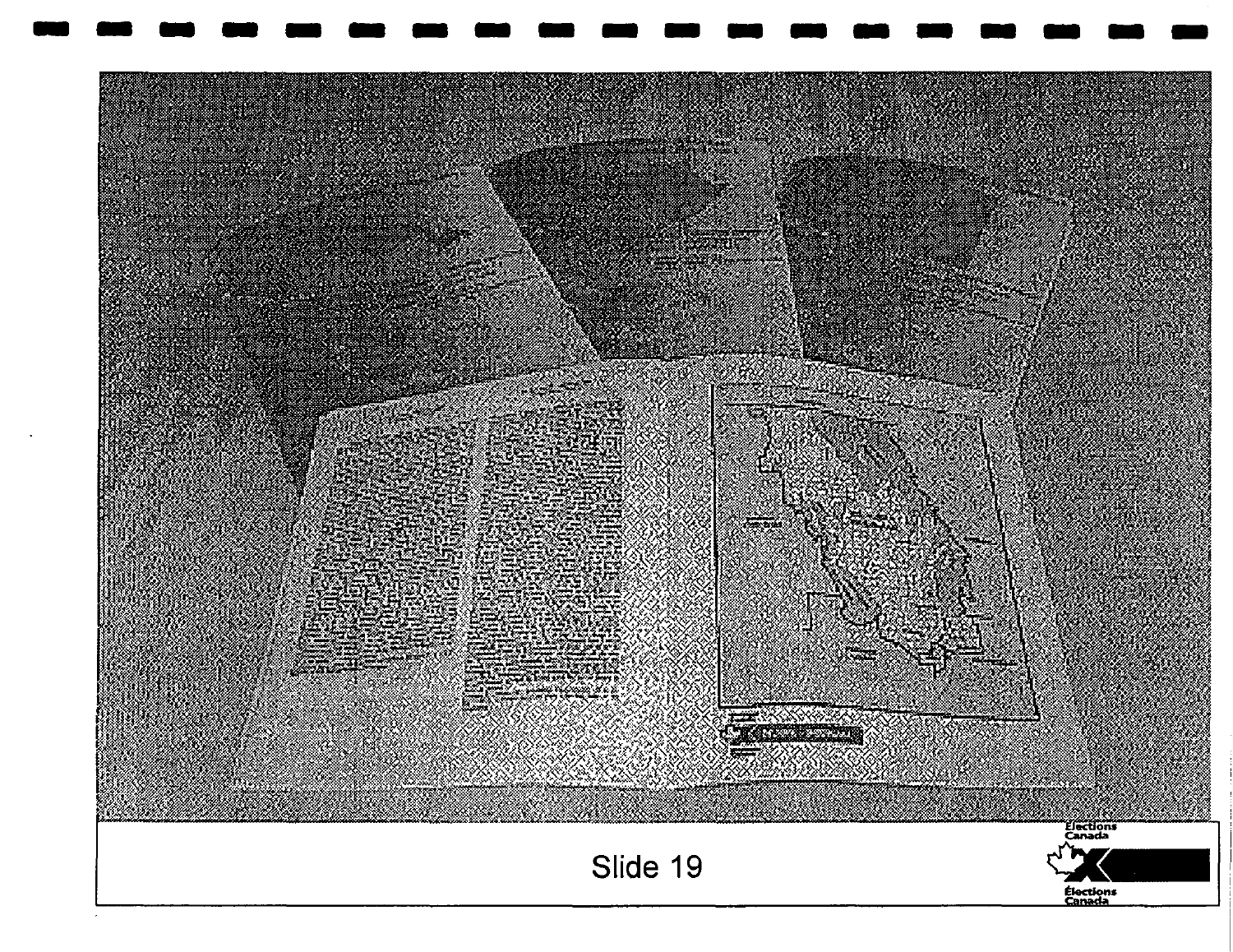# **Cartographic Base**

**-------------------** .....

#### **Setting up - Sources:**

- Urban areas: Statistics Canada
- Rural areas: Natural Resources Canada

#### **Updating - Sources:**

- Provinciales jurisdictions
- Canada Post
- Administrative sources

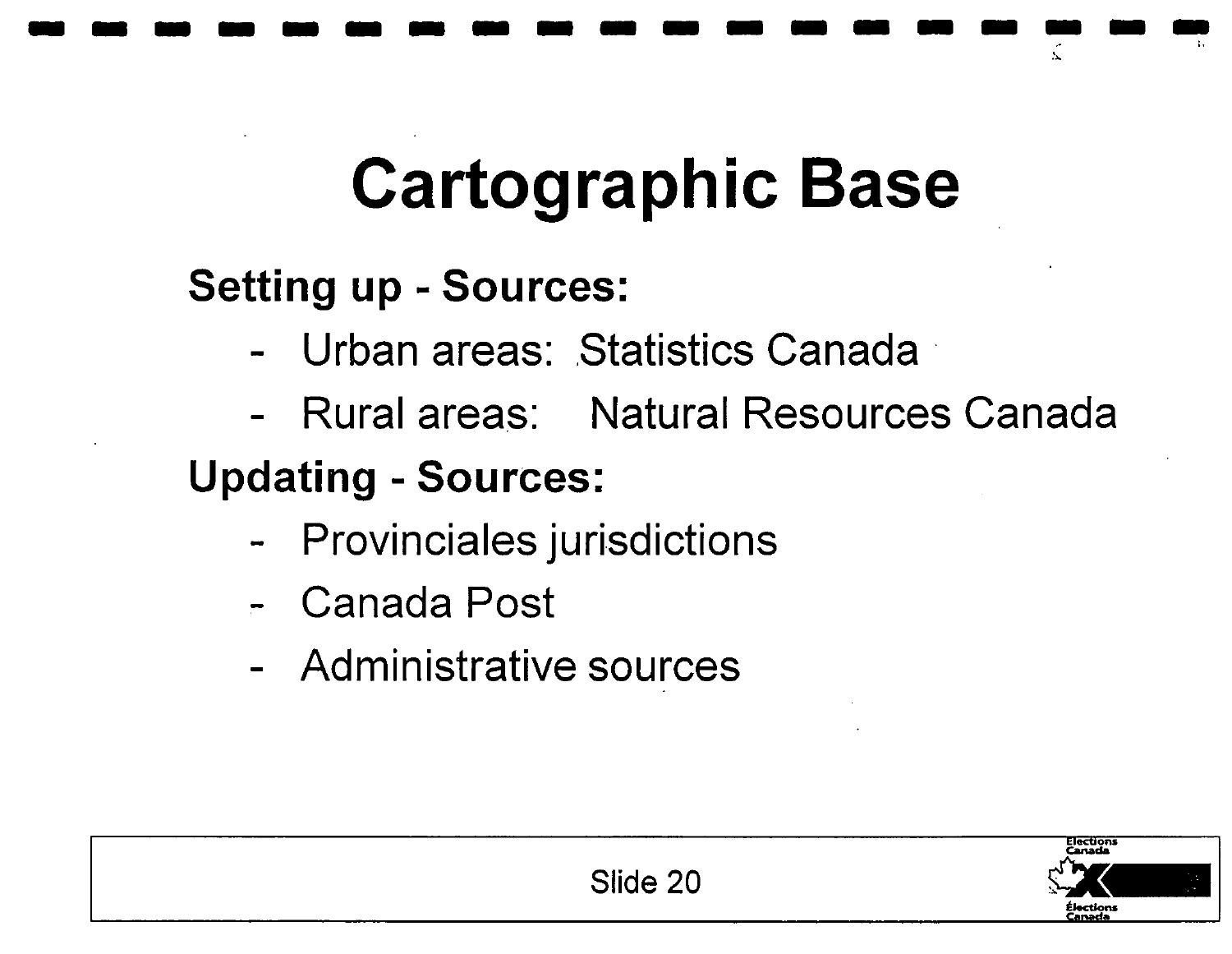#### National cartographic base -> geomatics Geo-reference data



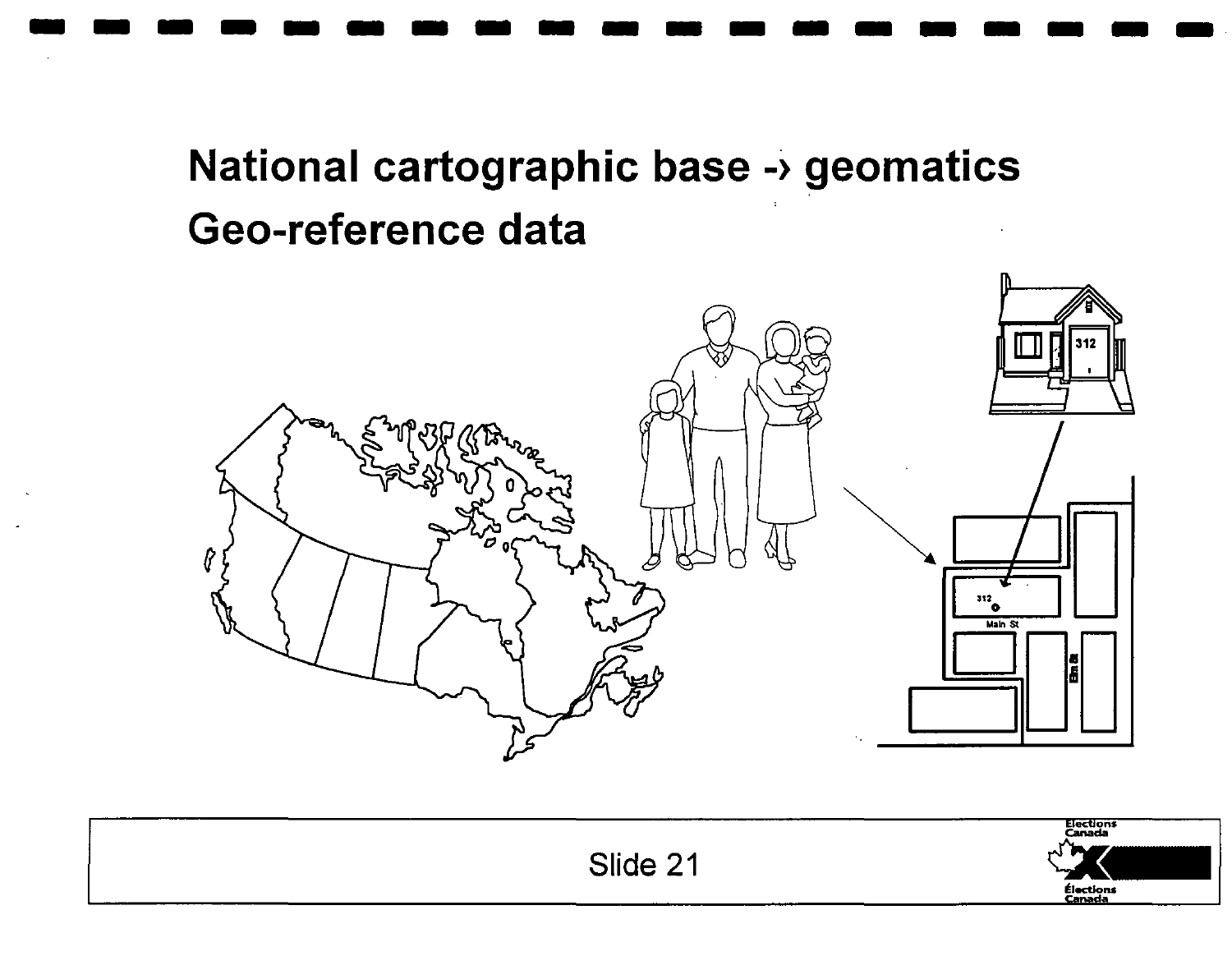## **Electoral Boundaries Readjustment**

**-------------------**

- link population figures -) computerized calculation of population/electoral district

- link socio-economic variables -) communities of interest

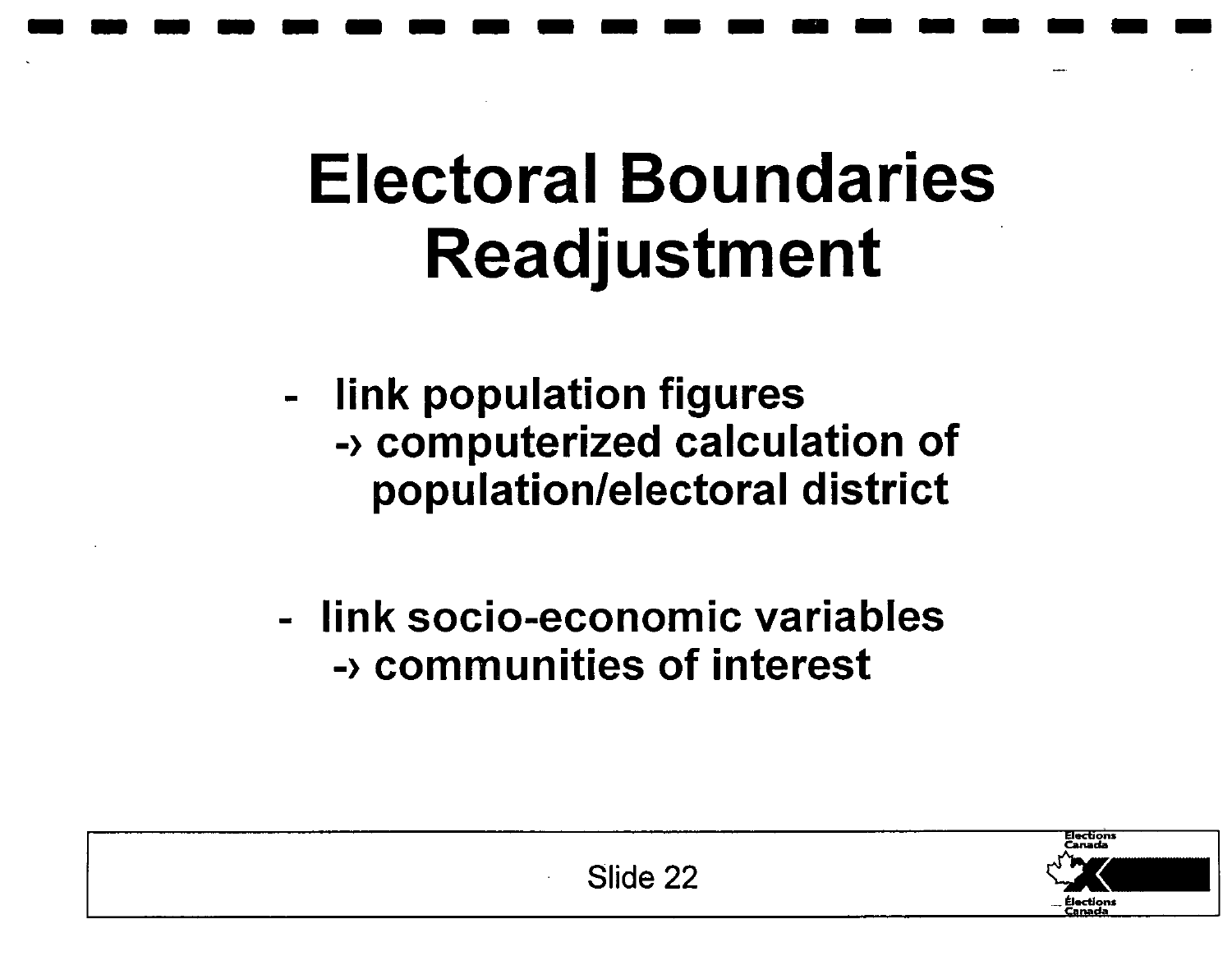

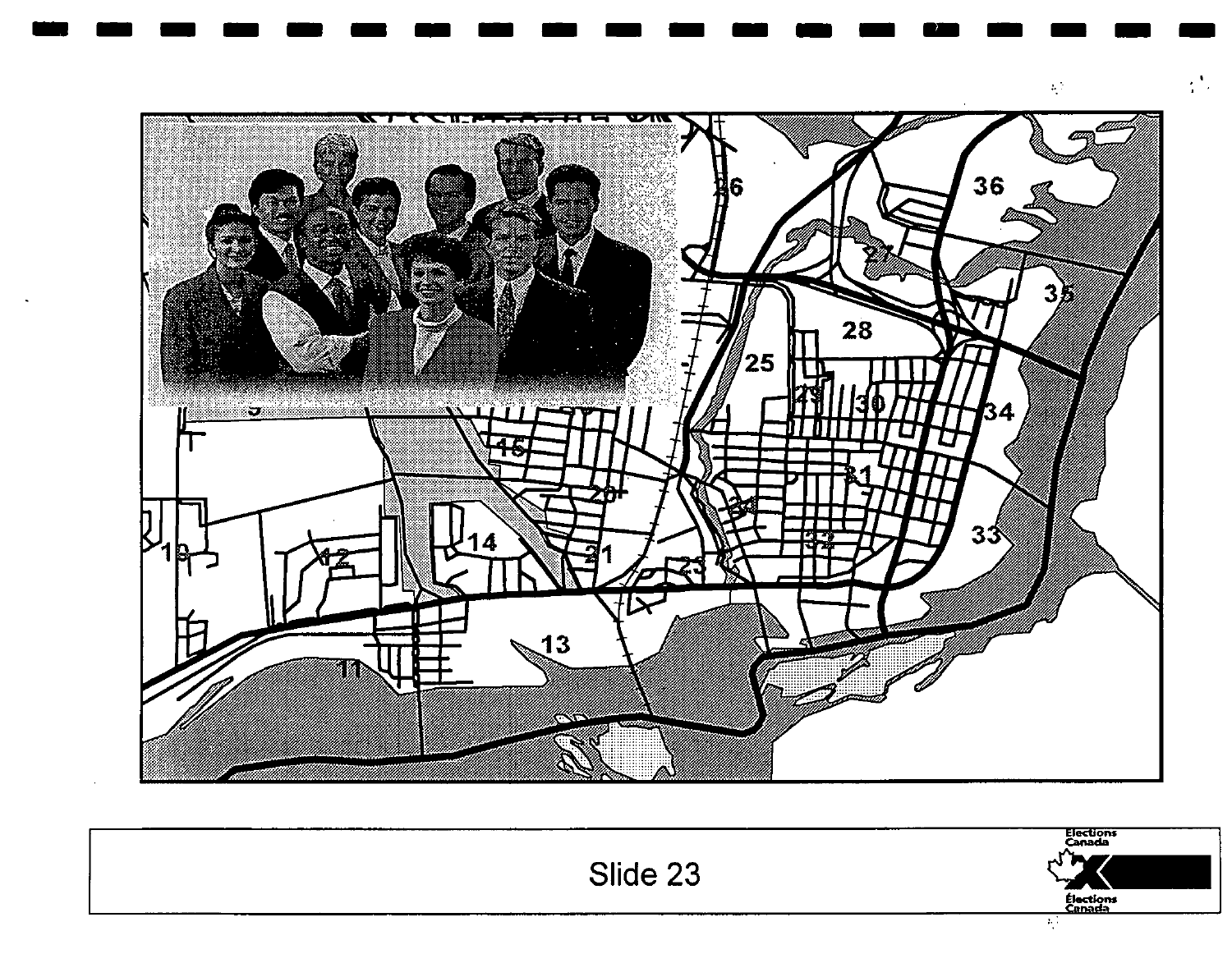# **-------------------**

## **Electoral process**

Cartographic base -) socio-economic data -) electoral district profiles

Calculation of geographic area

- limits of candidates' expenses
- quicker
- more accurate: no hydrography

Link the name and address of voter with the cartographic base

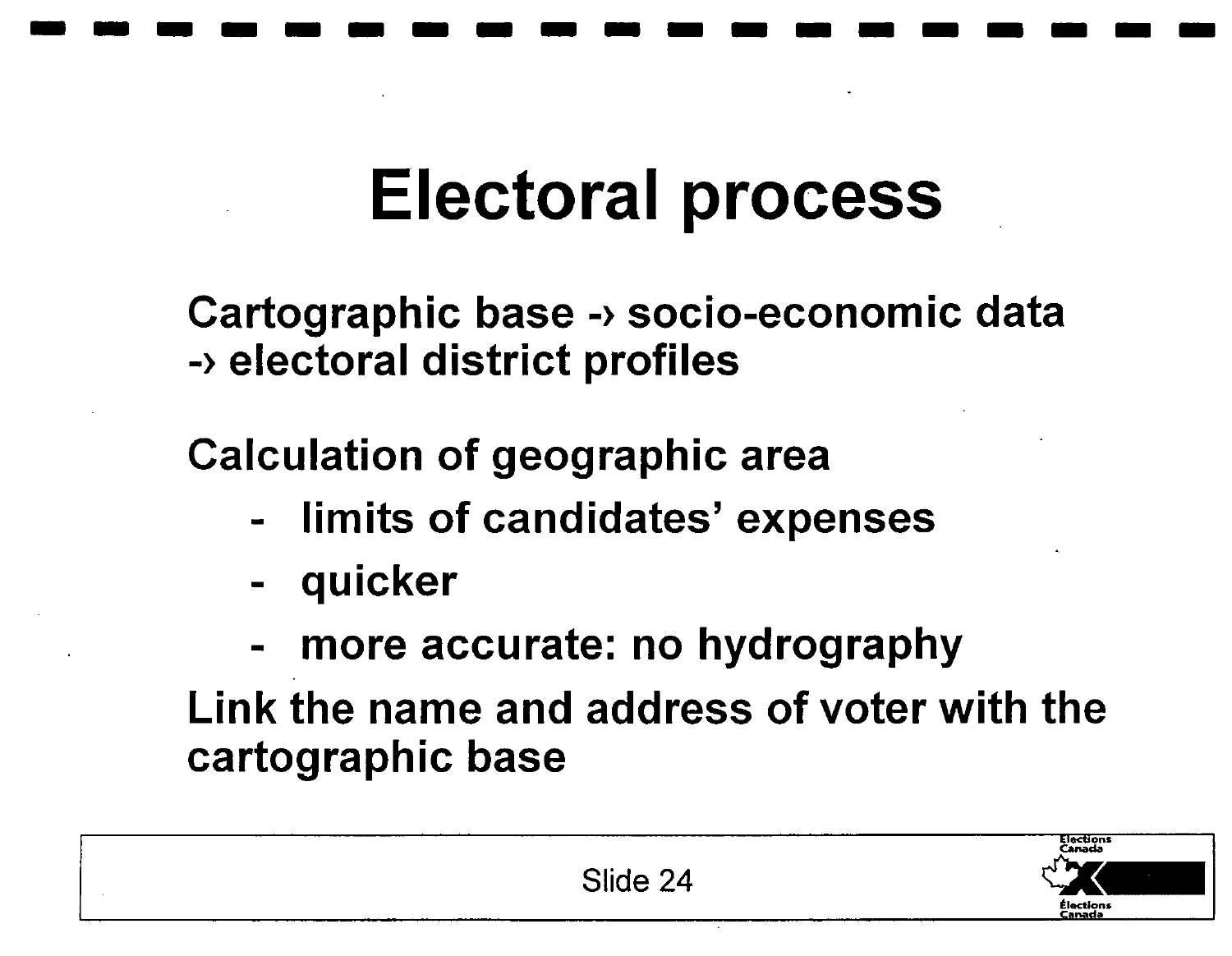## **Automatic Redistricting**

**-------------------**

Computer memory

Number of electors/polling division

Determine polling divisions automatically

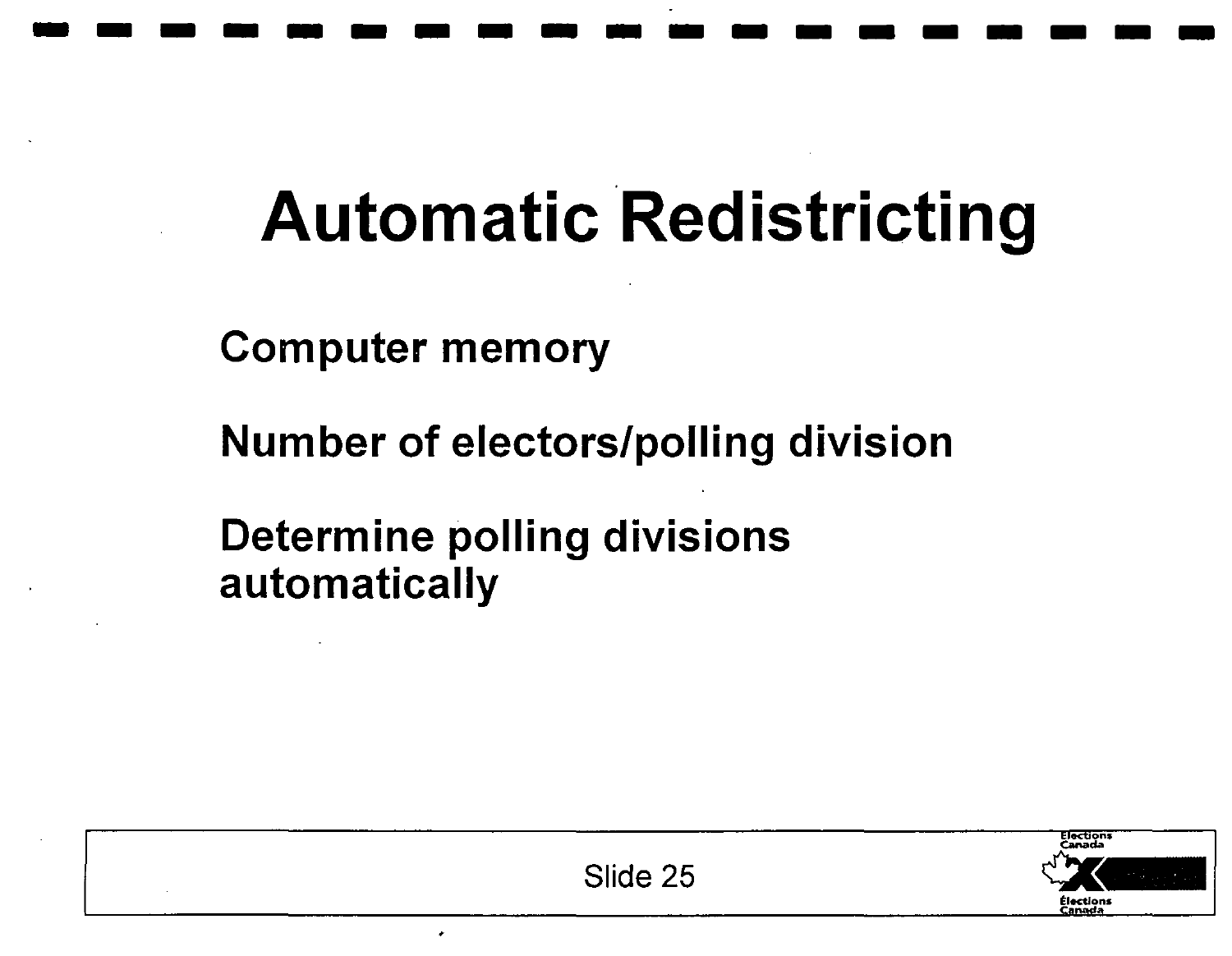$26 - 34$ 

 $\langle \cdot \rangle$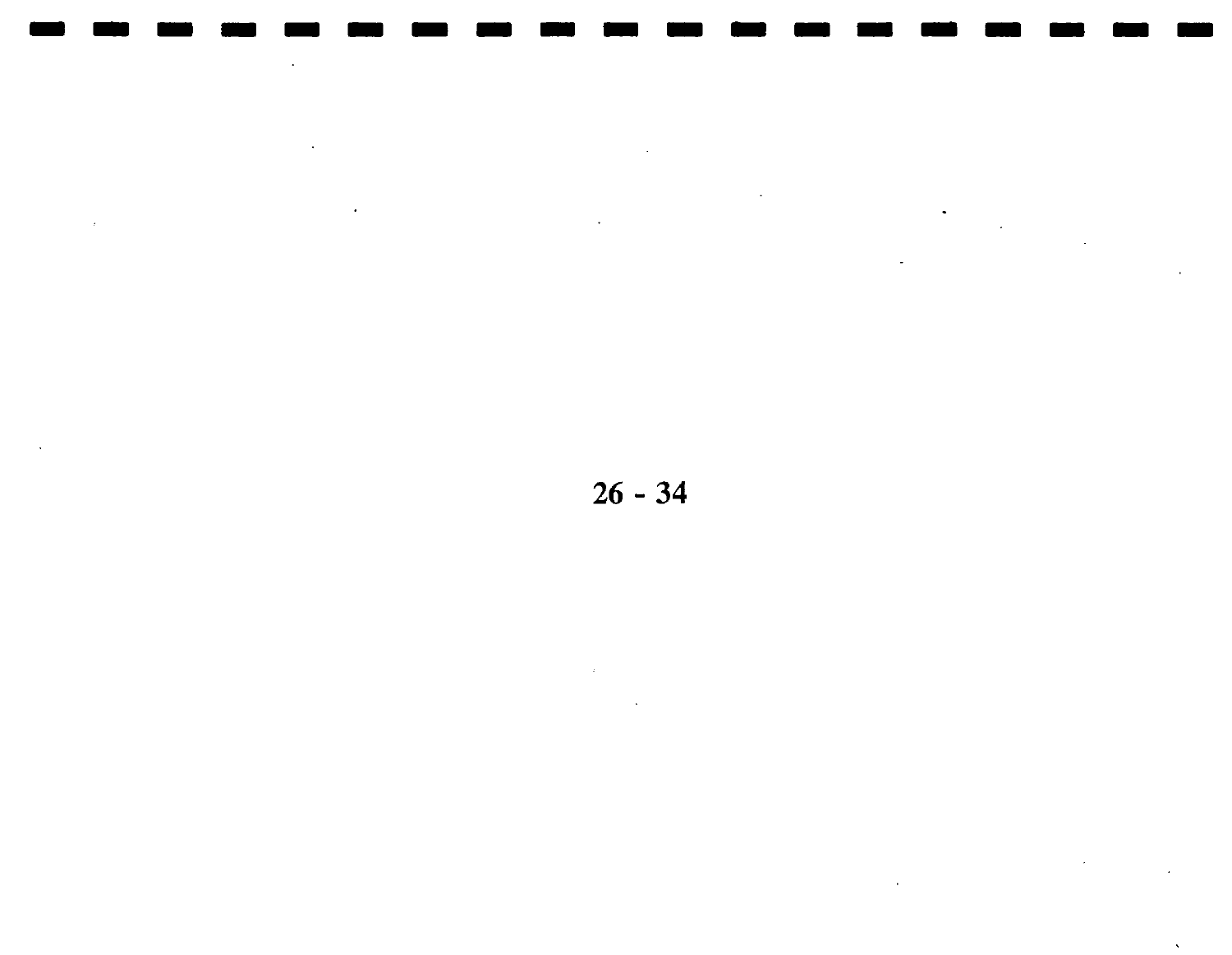## **Electoral process**

**-------------------**

**Link the name and address of voter with the cartographic base** 

**Applications:** 

**- computerized production of lists of electors:** 

. federal

provincial, municipal, school boards

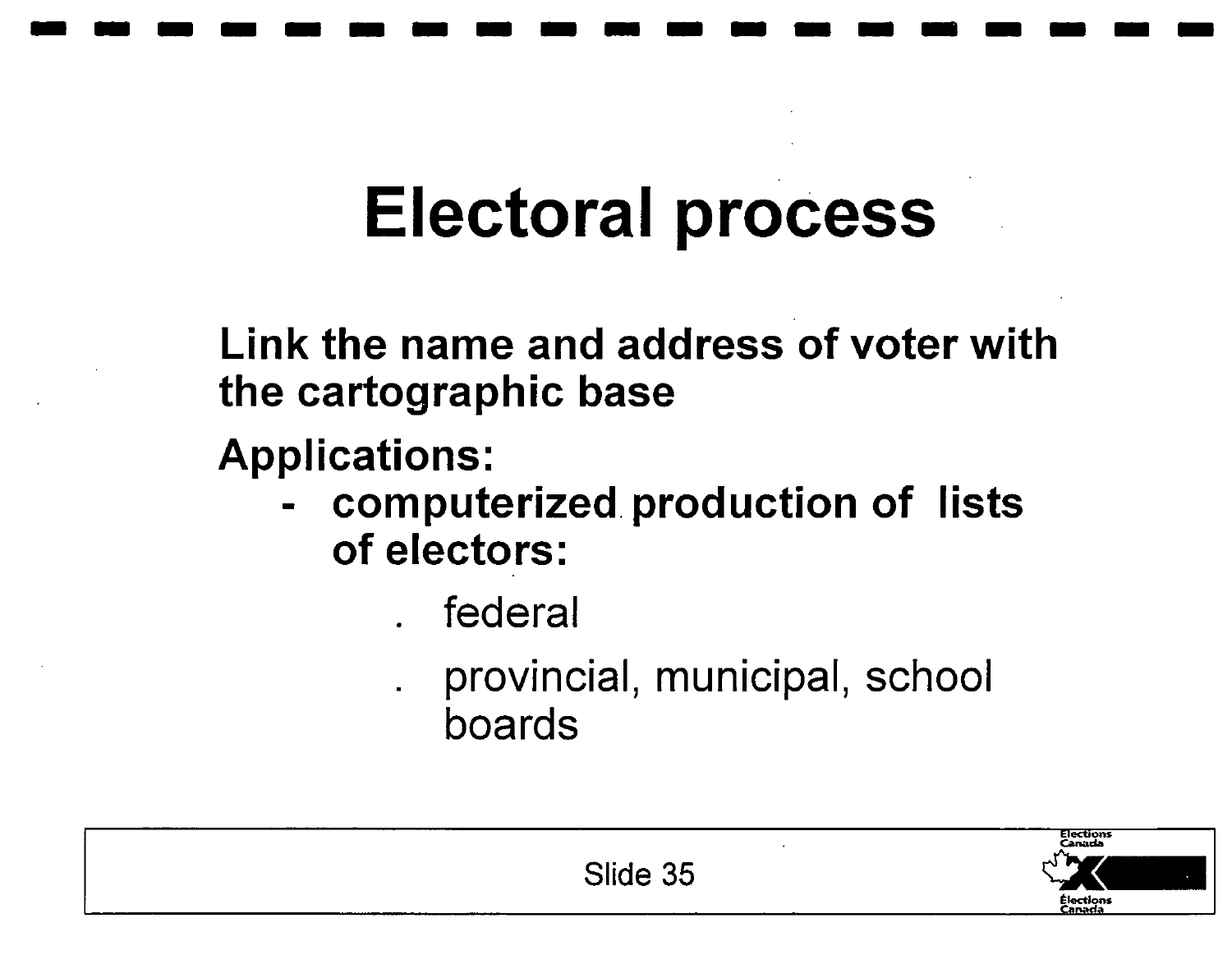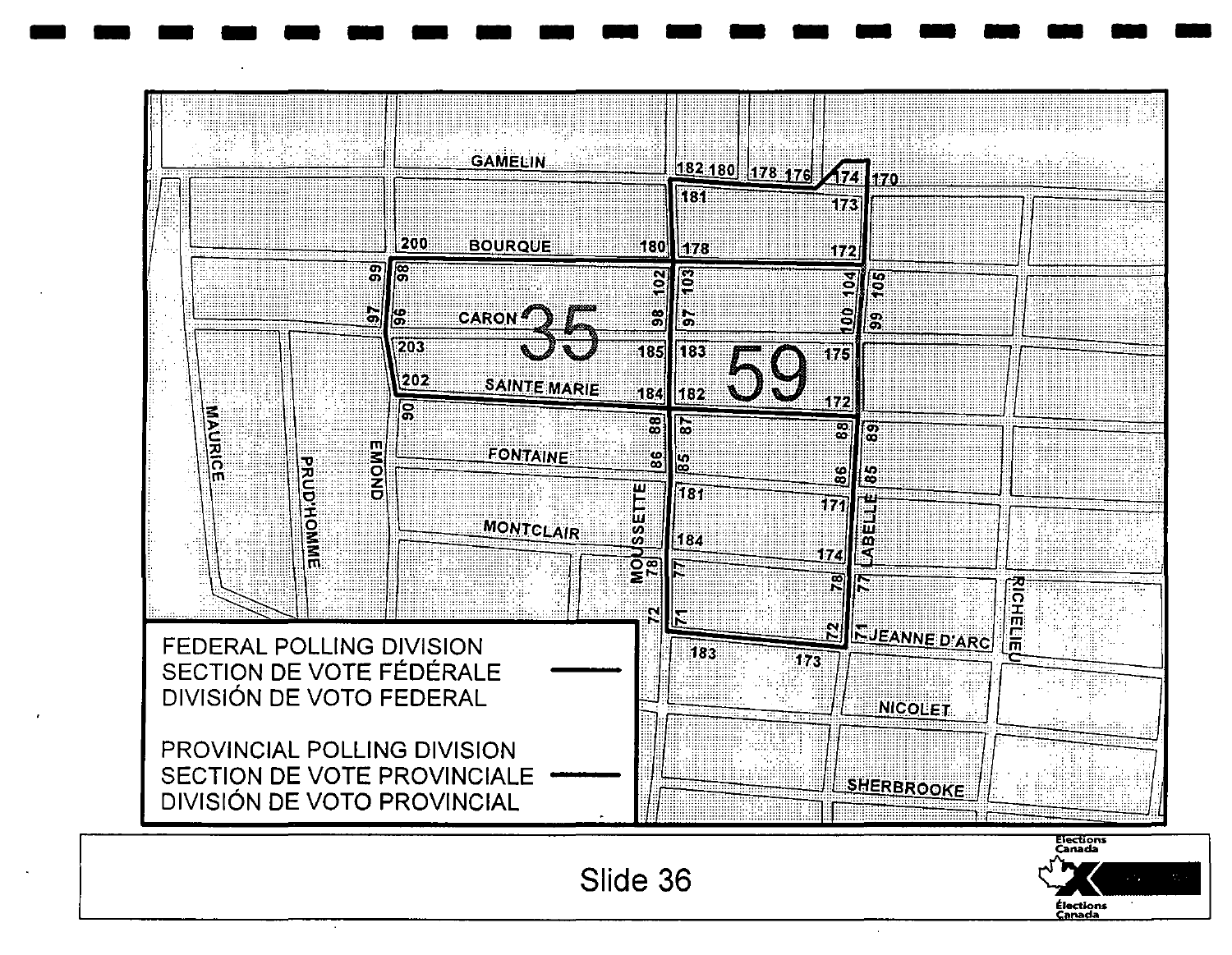## **Technology allows**

**-------------------**

#### Information-sharing among various jurisdictions

Substantial savings

Public perception: elimination of duplication



Slide 37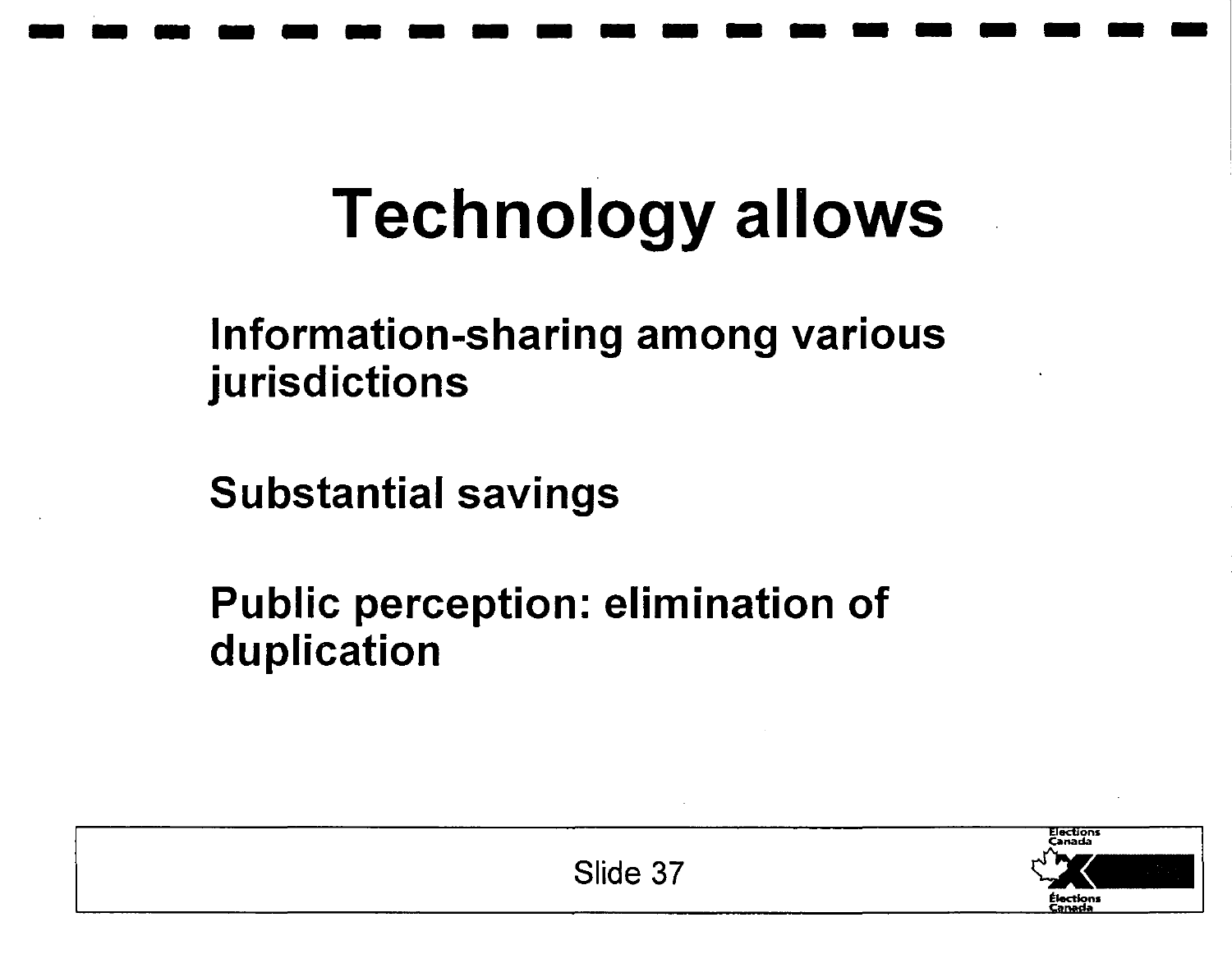## -Caveat

- - - - - - - - - - - - - - - - - - -.

Urban areas only Rural areas: no street addresses Voters: based on address of residence Emergency services - 911 Urban areas: 75% of the population

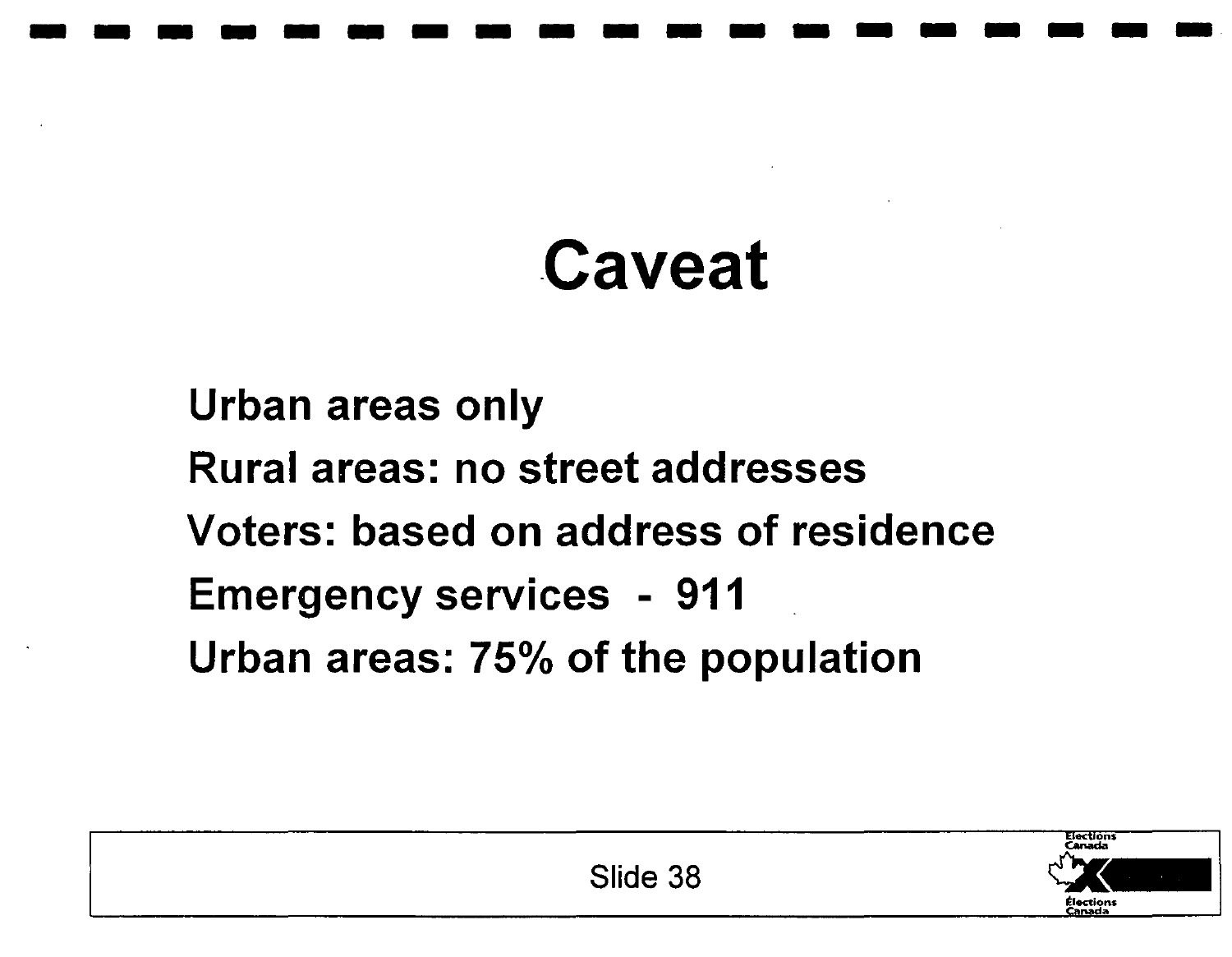## **Registration of voters**

**-------------------**

Door-to-door enumeration

Enumeration records: pre-printed addresses

Reduce risk of error in data entry

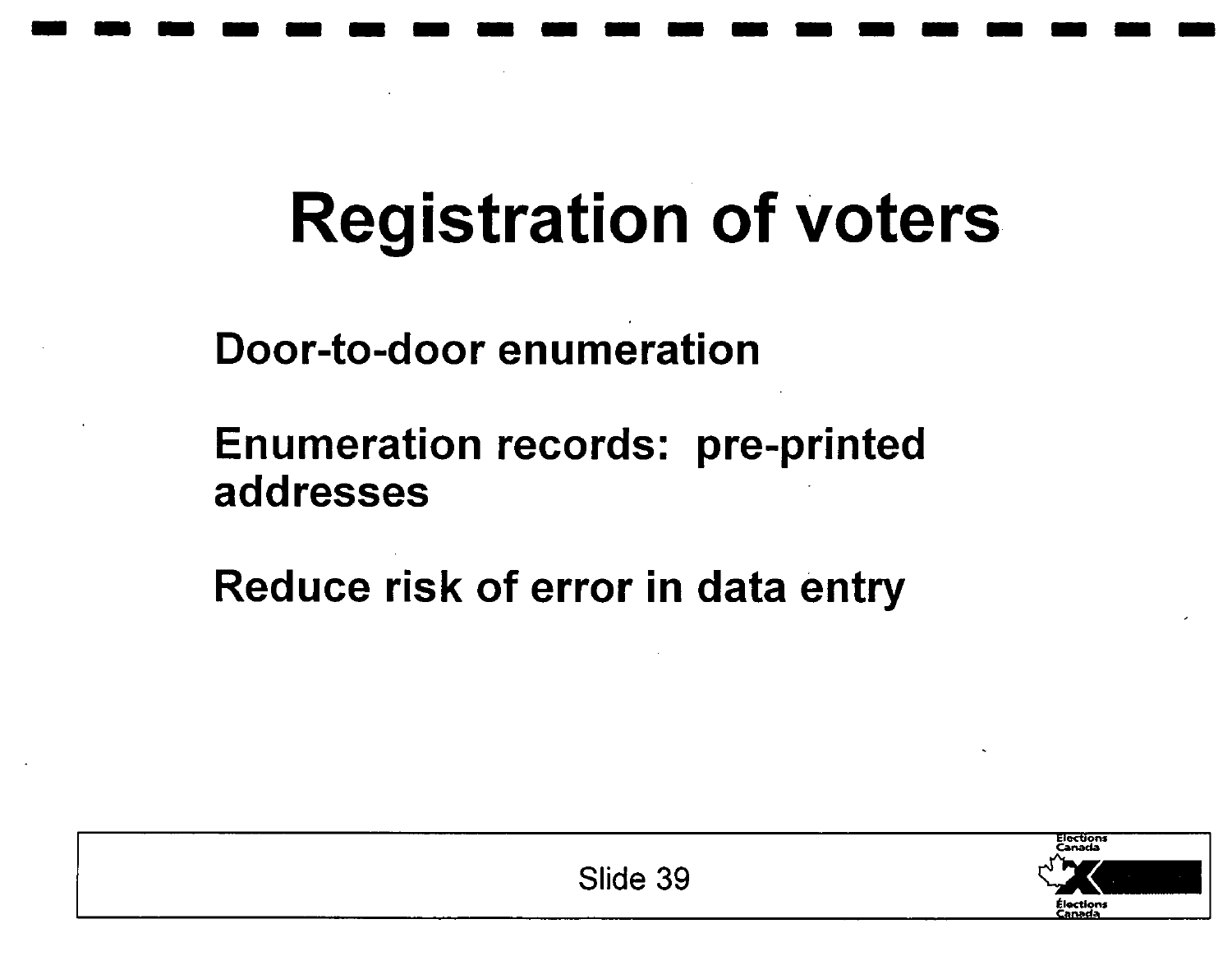# **Digital Database**

**-------------------**

Availability of textual and cartographic data in digital format

- compact discs, diskettes

#### Transmission of data

- Internet
	- access to information
	- protection of privacy